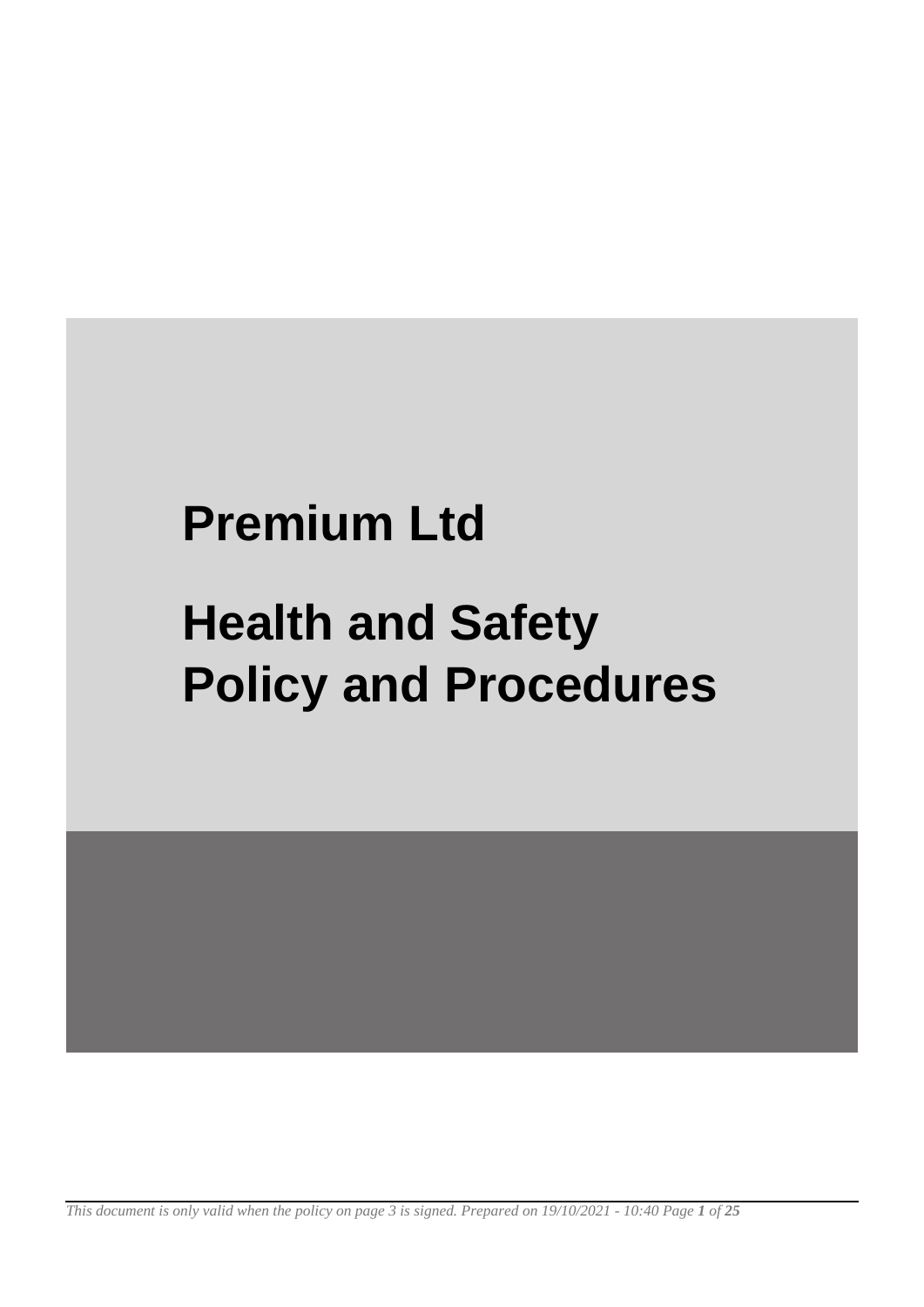## **Table of contents Page**

| 1.  | <b>Health and Safety Policy</b>                                      | 3              |
|-----|----------------------------------------------------------------------|----------------|
| 2.  | Overview of Health and Safety Procedures                             | 4              |
| 3.  | Health and Safety Management                                         | 4              |
| 4.  | <b>Emergency Management</b>                                          | 5              |
| 5.  | Event Reporting and Investigation                                    | 5              |
| 6   | <b>Worker Induction</b>                                              | 6              |
| 7.  | <b>Training and Supervision</b>                                      | 6              |
| 8.  | <b>Worker Participation</b>                                          | 8              |
| 9.  | <b>Health Monitoring</b>                                             | $\overline{7}$ |
| 10. | General Workplace Hygiene and Outbreak of Infection/Illness          | 9              |
| 11. | <b>Contractor Management</b>                                         | 10             |
| 12. | <b>Inductions</b>                                                    | 11             |
| 13. | <b>Monitor and Review</b>                                            | 11             |
| 14. | <b>Hazardous Substances</b>                                          | 12             |
| 15. | Lock Out / Tag out                                                   | 12             |
| 16. | Permit To Work                                                       | 13             |
| 17. | Vehicles                                                             | 13             |
| 18. | Lone Worker                                                          | 13             |
| 19. | Hazard Identification and Risk Management                            | 13             |
| 20. | Personal Protective Equipment (PPE)                                  | 14             |
| 21. | Safe Plant, Machinery or Equipment                                   | 15             |
| 22. | Standard Operating Procedures (SOPs) and Manufacturer's Instructions | 15             |
| 23. | <b>Task Analysis</b>                                                 | 15             |
| 24. | <b>High Risk Work</b>                                                | 16             |
| 25. | Notification of Hazardous Work to WorkSafe Nz                        | 17             |
| 26. | Resources                                                            | 17             |
| 27. | <b>Legal Obligations and Duties</b>                                  | 19             |
| 28. | <b>Definitions</b>                                                   | 24             |
|     |                                                                      |                |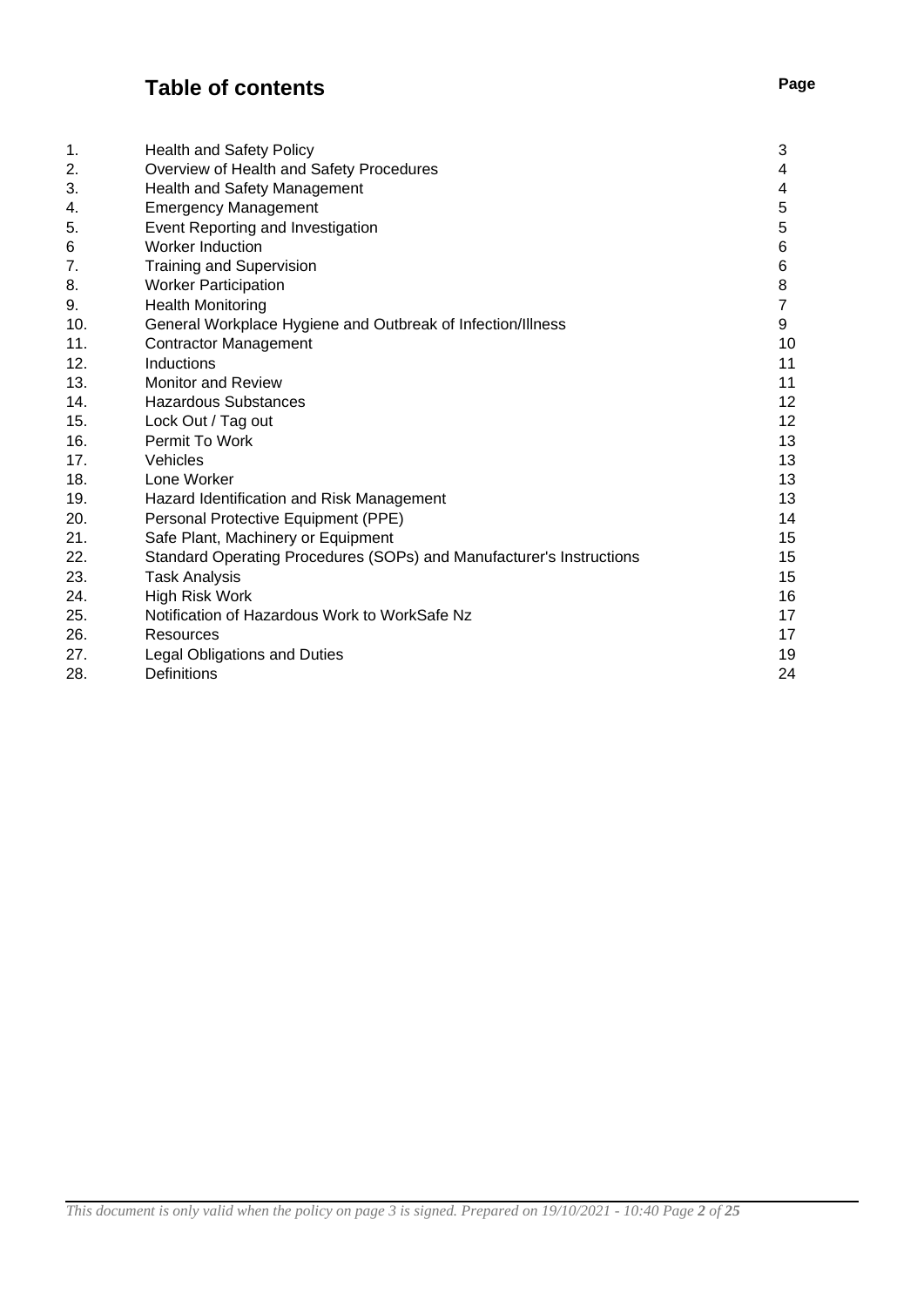## **1. Health and Safety Policy**

Premium Ltd is committed to health and safety and will ensure, so far as reasonably practicable, the health and safety of all our workers and other persons who may be put at risk from our work. We will address this duty of care by, so far as reasonably practicable:

- Complying with the Health and Safety at Work Act (HSWA) 2015 and Health and Safety at Work (General Risk and Workplace Management) Regulations 2016, standards, relevant codes of practice and guidelines;
- Providing and maintaining a work environment, or work premises, that is without risks to health and safety;
- Providing and maintaining safe plant, machinery and equipment, and structures;
- Providing and maintaining safe systems of work;
- Ensuring the safe use, handling, storage and transportation of hazardous substances;
- Providing and maintaining adequate facilities for the welfare of workers;
- Monitoring of the health of our workers and the conditions in the workplace to prevent illness or injury;
- Providing any information, training instructions or supervision necessary to protect our workers from the risks relating to their work;
- Ensure all contractors are suitably qualified to undertake the work for which they are engaged;
- Accurately reporting and recording all workplace events (injury/illness/incident/near miss);
- Consulting with and encouraging the participation of other duty holders, our workers and their representatives on matters affecting health and safety;
- Ensuring appropriate processes are in place for receiving, considering and responding in a timely manner to information regarding incidents, hazards, and risks;
- Providing safe means of access and egress to and from places of work;
- Reviewing, revising and evaluating our health and safety management systems and processes at regular intervals to ensure continuous improvement; and
- Supporting the safe and early return to work of injured workers.

Management acknowledges and accepts its responsibilities for health and safety standards in the workplace. However, we seek cooperation from all workers in achieving our health and safety objectives and expect that workers will:

- Take reasonable care for their own health and safety;
- Take reasonable care they do not adversely affect the health and safety of other persons;
- Follow our policy and procedures;
- Comply with any reasonable instructions given;
- Identify hazards, assess and control risks to health and safety that are under their control;
- Use any Personal Protective Equipment (PPE) provided; and
- Report all hazards, accidents and incidents (events) to their supervisor in a timely manner.

Name: Contract Contract Contract Contract Contract Contract Contract Contract Contract Contract Contract Contract Contract Contract Contract Contract Contract Contract Contract Contract Contract Contract Contract Contract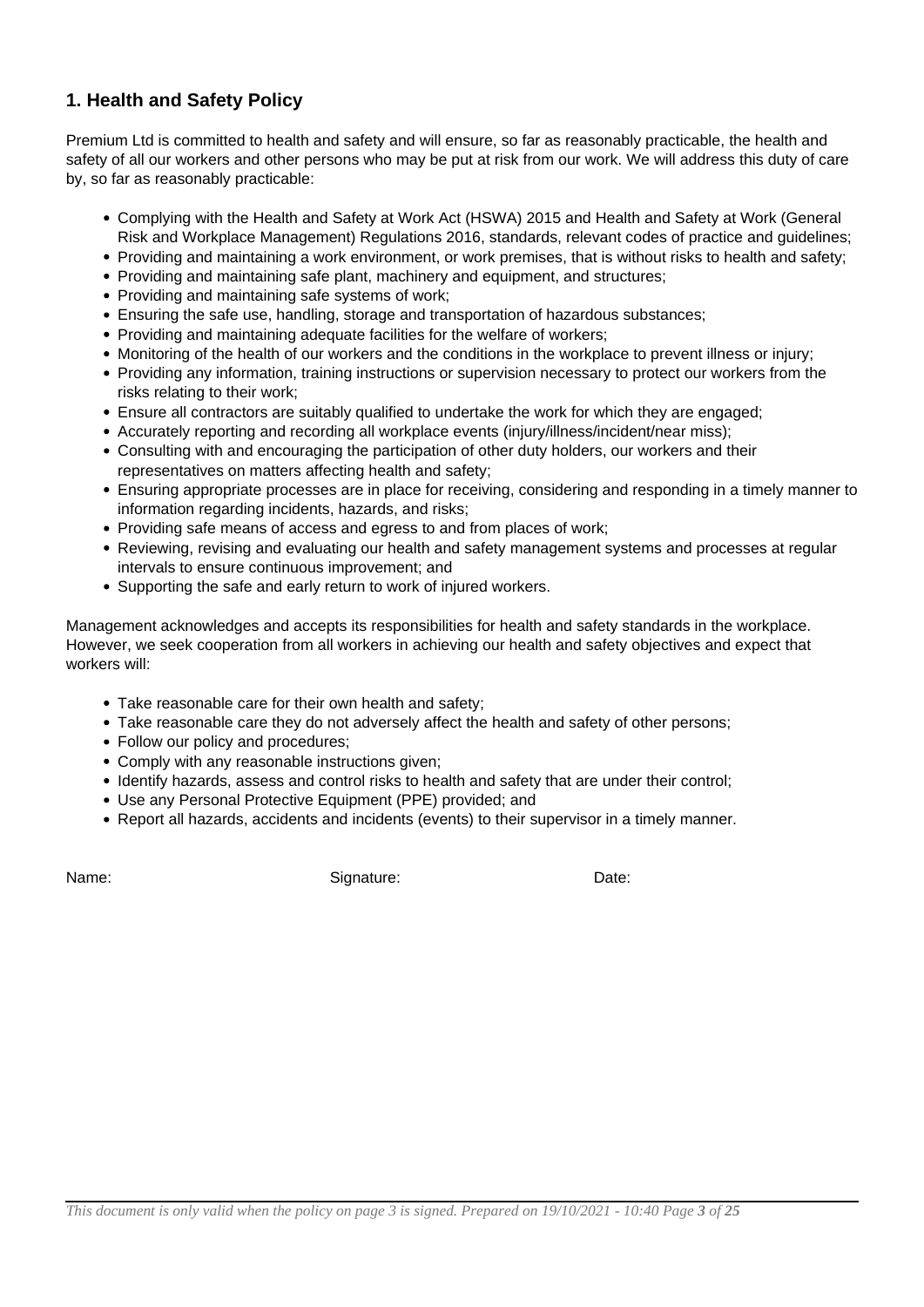## **2. Overview of Health and Safety Procedures**

We are using HazardCo's Health and Safety System to assist us in addressing the requirements of the Health and Safety at Work Act (HSWA) 2015 and Health and Safety at Work (General Risk and Workplace Management) Regulations 2016.

This health and safety system consists of a set of workplace resources supported by documented procedures, an 0800 advice and event reporting (injury, illness, incident, near miss) service and online resources, such as the App and online health and safety courses.

When implemented correctly, the system helps to ensure we address our primary duty to "ensure, so far as reasonably practicable, the health and safety of our workers while they are at work" and our duty to "ensure that the health and safety of other persons is not put at risk from work we carry out". Our health and safety system provides us with the ability to specifically show:

- Our commitment to safety management (as stated in our Health and Safety Policy Statement);
- Our objectives for monitoring and improving health and safety;
- Our workplace safety procedures including risk management (a system for identifying hazards and controlling the risks to health and safety);
- How we provide safe plant, machinery and equipment:
- The facilities we provide for the welfare of workers;
- How we provide information training and supervision to our workers;
- Our event reporting, recording and investigation procedures, including notification of notifiable events to WorkSafe NZ;
- Our worker participation process;
- Our emergency planning for our workplace(s):
- How we monitor and review our health and safety performance;
- How we provide and maintain Personal Protective Equipment (PPE) to all workers;
- Our process for informing WorkSafe NZ of notifiable works; and
- Visible evidence of our system in operation.

For the purpose of continuity in this document, the term worker is defined as "A person who carries out work in any capacity for a PCBU (includes employees, contractors, subcontractors, employees of labour hire companies, apprentice or trainee, person gaining work experience and volunteers)", and workplace is defined as "any place where a worker goes, or is likely to be, while at work" and includes "a vehicle, vessel, aircraft, ship or other mobile structure".

## **3. Health and Safety Management**

The HazardCo system provides us with resources that include a document to assist us with our Health and Safety Objectives.

These objectives help us manage our health and safety duties, ensure we implement our health and safety system effectively and demonstrate continuous improvement in workplace health and safety. The objectives will help guide us through the process and will be put in place over the next 6-12 months.

Where applicable a health and safety committee will be formed, which will include representation from management, workers and safety representatives. The committee will be responsible for putting in place our health and safety objectives, creating new objectives and contributing to the overall implementation of our health and safety procedures. As a Person Conducting a Business or Undertaking (PCBU), we will retain overall responsibility for the management of health and safety and the actions of the committee.

Objectives will be reviewed at Health and Safety Meetings using the Health and Safety Meeting Checklist.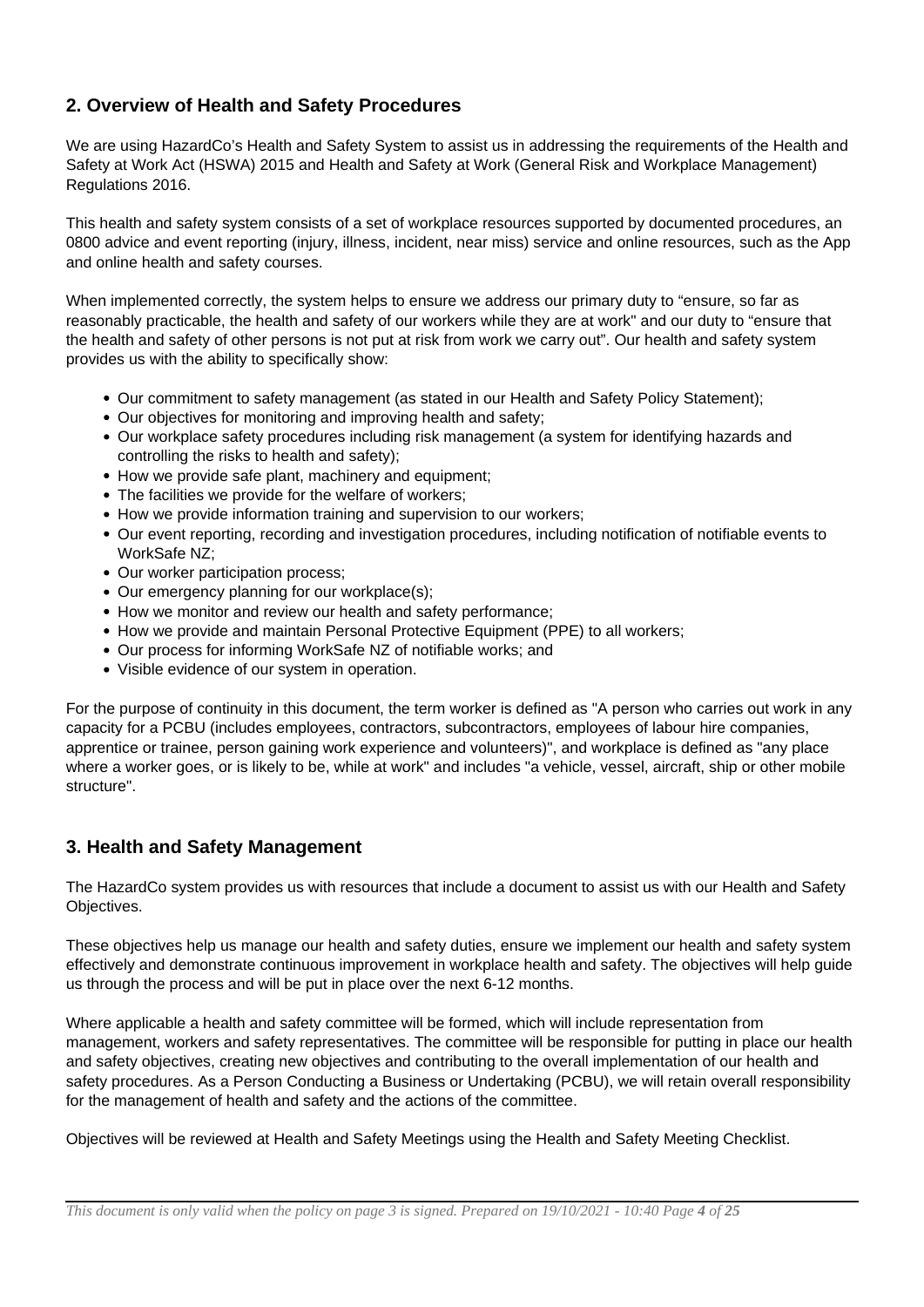## **4. Emergency Management**

As required under the Fire and Emergency New Zealand (Fire Safety, Evacuation Procedures, and Evacuation Schemes) Regulations 2018, we will ensure our buildings have an appropriate fire evacuation plan or scheme for the safe exit from the building in the event of a fire. All exits are marked and kept clear of stacked materials or obstruction.

We will ensure that any required fire equipment is maintained to a schedule and appropriate Fire Evacuation Notices are provided throughout our workplace.

Each Resource Pack contains an Emergency Plan template, which details the following:

- Emergency situations:
- Emergency procedures;
- Emergency signal;
- Method of communication with all workers in an emergency;
- Frequency of testing required for emergency procedures;
- Important emergency contacts; and
- The location of the assembly area(s).

We will provide a completed Emergency Plan for our workplace and ensure it is available for our workers (and contractors) wherever they are doing work. A summary of the Emergency Plan is also listed on the Hazard Board and Site Safe Specific Plan (if applicable).

The supervisor/manager of the workplace is responsible for ensuring that the Emergency Plan is kept up to date and that all workers (including contract workers) have read this and are familiar with its content. All workers will be taken through the Emergency Plan as part of their Job Induction.

As a PCBU we will ensure we provide up to date first aid equipment and facilities for health and safety in our workplace/s. We will also ensure an adequate number of workers are trained to administer first aid or that our workers have access to a trained first aid person.

Training needs will be discussed with workers at our regular Health and Safety Meetings and training recorded in our Training Register.

## **5. Events (injury/illness/incident/near miss)**

When an event occurs that causes a person to be injured, our priority is to preserve life by providing first aid and calling the emergency services on 111.

We will have a first aid kit and a person qualified in first aid available to our workplace at all times.

We will ensure that if there is a notifiable event our workers will preserve the scene by leaving everything as it is until we have sought advice from HazardCo or have permission from WorkSafe NZ to clean up or move anything. We will also take photos of the scene as a record of what has happened.

All events will be recorded and investigated using the process outlined below.

## **Event reporting and investigation**

We will ensure that there are suitable recording and reporting processes in place.

All workers are expected to report all events to their supervisor/manager, as well as to HazardCo (0800 555 339 option 2) for recording purposes. HazardCo will email the appropriate Event Investigation form to the person reporting the event. All notifiable events will be immediately reported to WorkSafe NZ by the fastest means available. We will also report in writing using the prescribed form if required by WorkSafe NZ.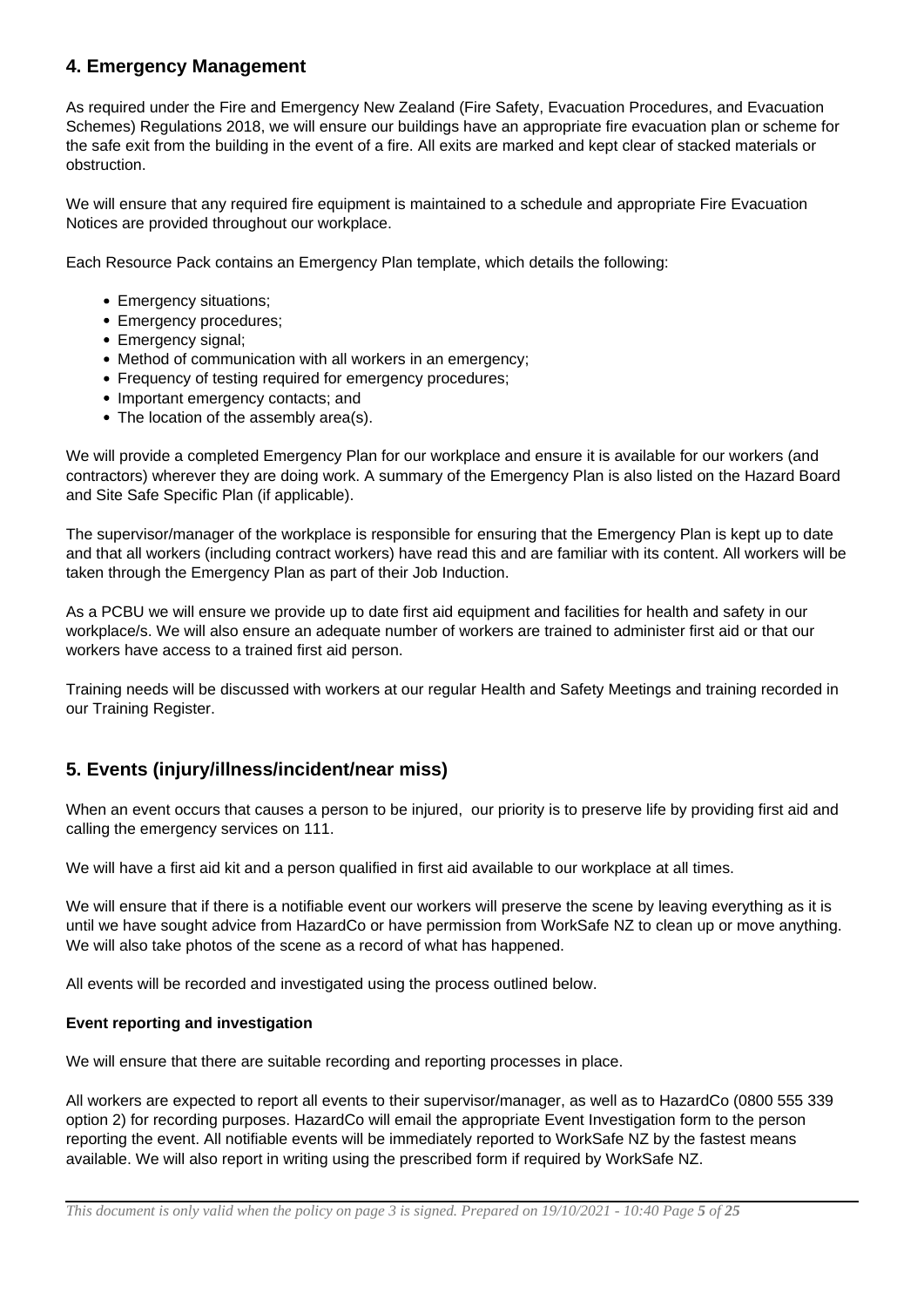All events will also be recorded on the Event Register by the supervisor/manager and discussed at the next Health and Safety Meeting.

We will investigate events to determine whether they were caused by risks to health and safety. Where applicable, we will find out what risk controls were in place, were absent, or should be put in place to manage any risk and prevent a repeat of the same occurrence. HazardCo will assist in this process to ensure that the Event Investigation form is completed correctly, any causes are identified and that any remedial action proposed is appropriate. Where required we will complete a WorkSafe NZ Duty Holder Review Investigation Report. All persons present at the time of an event are expected to assist in any investigation.

Once we have completed the Event Investigation Form we will forward this to HazardCo to review. All event documentation will be kept for a minimum of five years.

Event Investigation findings will be discussed at our Health and Safety Meetings, and a remedial action plan will be put in place, all discussions will be recorded in the Health and Safety Meeting Checklist and reviewed at subsequent meetings.

## **6. Worker Induction**

All new workers will be inducted to our workplace using our Worker Induction Checklist, this is to ensure they have the required knowledge to carry out their work safely. General health and safety, hazards, worker safety, worker participation, worker duties and workplace rules will be discussed as part of the induction process.

All worker inductions will be recorded on the Worker Induction Checklist and signed by both the new worker and the person carrying out the induction. Copies will be kept on workers' personnel files.

Worker inductions will be raised as an agenda item and discussed at Health and Safety Meetings.

## **7. Training and Supervision**

We will ensure all workers are sufficiently competent to carry out their work safely or are supervised by a competent person.

We will ensure that all contractors are sufficiently competent and hold all the relevant qualifications for the work they are engaged to carry out.

We will ensure workers receive adequate information, training, instruction and supervision relevant to the work they are doing.

Inexperienced workers will be supervised at all times until they are deemed competent to carry out work unsupervised.

Workers will also be trained in the safe use of plant, machinery and equipment, including the use and maintenance of Personal Protective Equipment (PPE).

We will maintain a record of worker training and competency on our Training Register and ensure it is updated regularly.

Supervisors will complete the relevant HazardCo Course or equivalent, to ensure they are competent in health and safety management.

The HazardCo resources will be used at regular intervals to refresh workers on the workplace hazards and the required risk controls. Worker training sessions and training needs will be discussed and documented at our Health and Safety Meetings and scheduled as part of our ongoing upskilling programme.

Any event (injury/illness/incident/near miss) where training has been identified as a factor contributing to an event,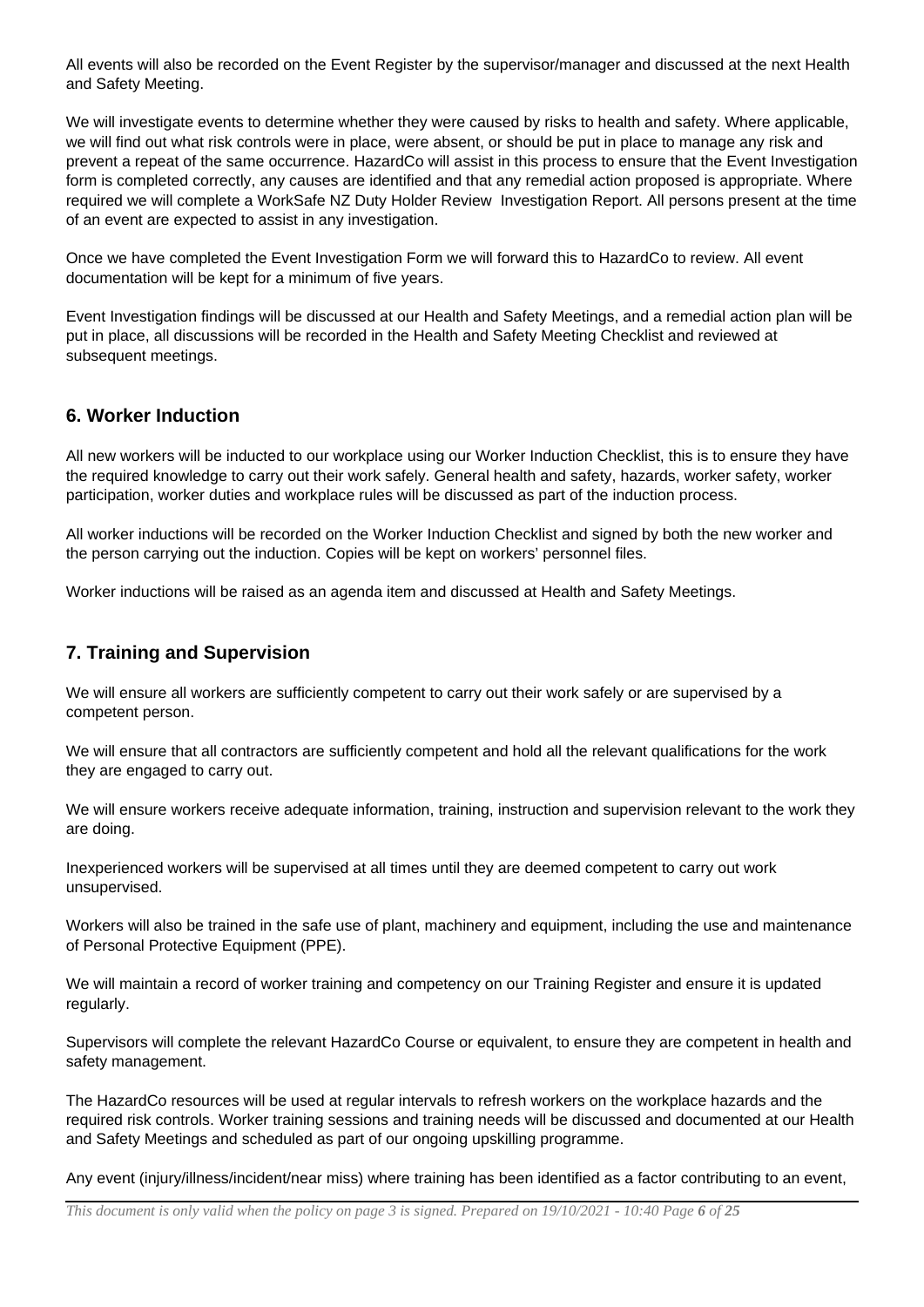will be raised and discussed at our Health and Safety Meetings.

## **8. Worker Participation**

We will provide reasonable opportunity for all workers to participate effectively in the process of improving health and safety in our workplace.

When required, we will ensure that health and safety representatives are elected and made known to all workers and contractors.

A workplace health and safety representative may be a dedicated health and safety person or worker, who is able to act on behalf of all workers on matters of health and safety.

We will ensure worker representatives are able to actively contribute to health and safety in our workplace by participating in regular health and safety meetings.

Where required, health and safety representatives will be provided with the required health and safety representative training.

We will establish appropriate communication and participation methods with all workers in our workplace, to ensure all information regarding safety is discussed and passed on.

As a PCBU we will engage our workers to help us:

- Identify hazards and assess risks;
- Make decisions about ways to eliminate or minimise risks;
- Make decisions about the adequacy of our health and safety facilities; and
- Decide on appropriate worker participation practices.

#### This will involve:

- Sharing information on health and safety with our workers;
- Allowing our workers to express their views, raise work health and safety issues and contribute to the decision making process;
- Taking into account the views of workers;
- Advising workers of the outcome of any discussions and decisions; and
- Involving any Health and Safety Representatives in our discussions.

We will do this by:

- Inducting all workers to our workplace;
- Providing sufficient information and training specific to the health and safety risks for the work being undertaken;
- Ensuring workers have an opportunity to participate in health and safety via health and safety meetings and health and safety representatives (where applicable) ;
- Holding monthly health and safety meetings with management, workers and their representatives (as applicable);
- Agreeing (as a group) on any required actions and documenting these in our Health and Safety Meeting Checklist; and
- Distributing/making the health and safety meeting outcomes available to all workers.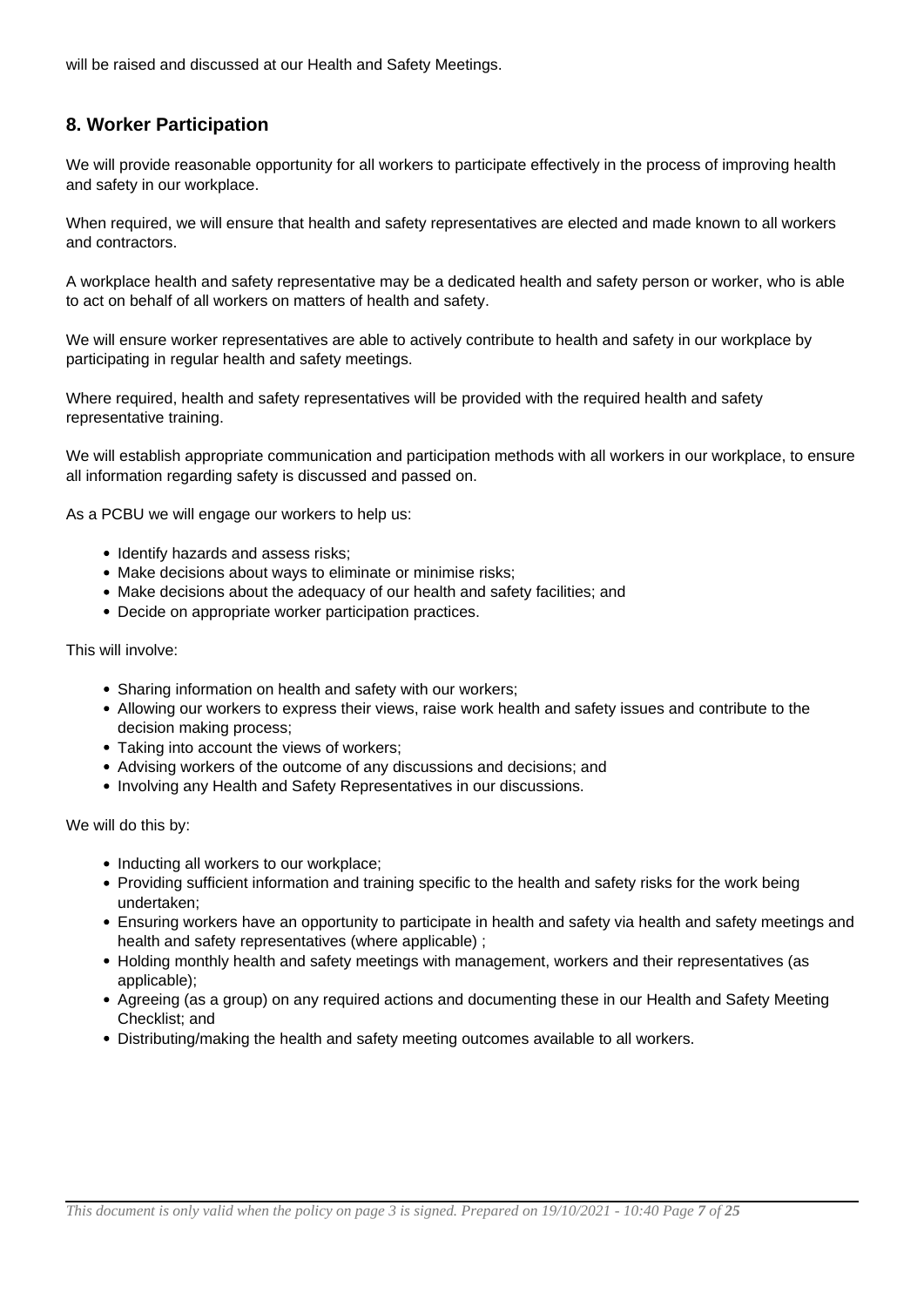## **9. Health Monitoring**

Where there is a risk of illness or injury through exposure to hazards and where these cannot be eliminated, we will minimise these risks by monitoring exposure levels and providing the appropriate PPE.

## **Noise**

Where noise presents a hazard in the workplace we will ensure work is carried out in accordance with the Approved Code of Practice for the Management of Noise in the Workplace. Regardless of whether hearing protection is being worn, we will ensure that no worker is exposed to noise above the following levels:

- Eight hour equivalent continuous A-weighted sound pressure level of 85dB; and
- Peak sound pressure level of 140dB.

All workers will be issued with AS/NZ 1270:2002 Class 5 hearing protection for any work that exceeds noise levels of 85 decibels. Workers will get the option between ear muffs and ear plugs of a Class 5 level. Any workplace that requires the use of hearing protection at any time, would require health monitoring to ensure that no workers are being exposed to potentially harmful peak noise levels.

#### **Dust, airborne particles and hazardous atmospheres**

Where exposure to dust, airborne particles and hazardous atmospheres is present in the workplace, we will ensure the area is monitored in accordance with Health and Safety at Work (General Risk and Workplace Management) Regulations 2016 and WorkSafe NZ's fact sheet, which outlines the following steps to be taken:

- Hazards must be identified;
- Dust control methods are developed and used;
- Respirator protection is provided;
- Air monitoring of the workplace is regularly undertaken;
- Workers are trained on the hazards associated with the work they are undertaking;
- Workers are trained on the correct use and maintenance of provided PPE; and
- Warning signs are put in place as required.

Where appropriate, we will implement health monitoring of workers exposed to dust or airborne particles.

#### **Loose Materials**

Where a worker could become entrapped or engulfed by loose materials eg excavations etc, we will provide a suitable and fit for purpose safety harness attached to a securely fastened lifeline as required by Health and Safety at Work (General Risk and Workplace Management) Regulations 2016.

We will also ensure a suitably trained and competent worker is stationed to immediately rescue any worker who becomes trapped or engulfed.

#### **Monitoring requirements**

Where required in Health and Safety at Work (General Risk and Workplace Management) Regulations 2016, we will ensure that health monitoring is provided to our workers who may be exposed to substances or conditions hazardous to their health. This includes where there is a reasonable chance of contracting a disease or illness:

- Illnesses would include noise induced hearing loss, back injuries, respiratory issues from exposure to hazardous atmospheres or airborne contaminants and other long-term illnesses such as asbestosis and silica dust related cancers developed in the workplace.
- Diseases include known diseases such as leptospirosis, hepatitis and tuberculosis.

Where applicable, we would obtain a baseline of our workers' health by conducting pre-employment health checks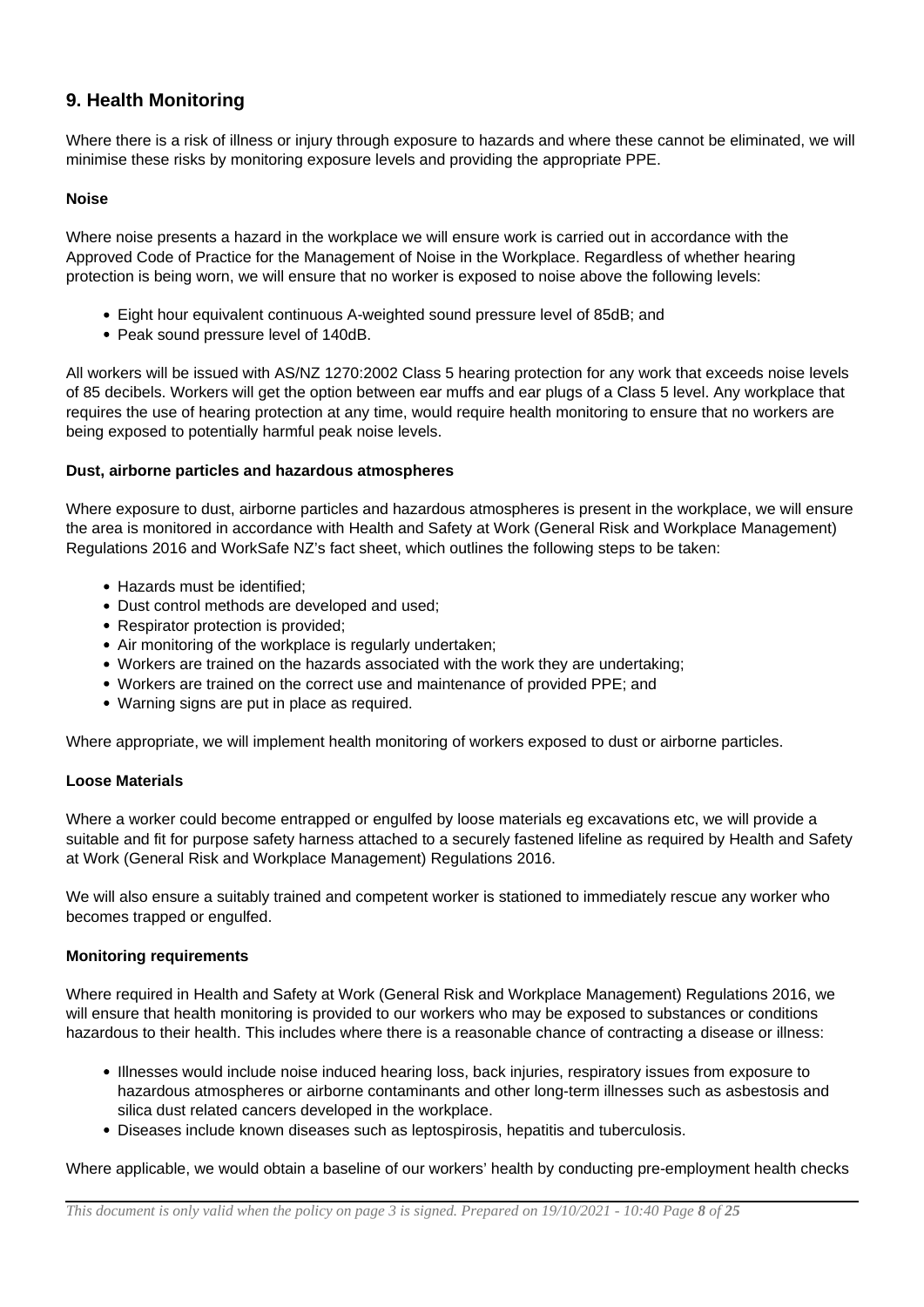and by regular ongoing monitoring of workers in the workplace. This may involve obtaining specialist health monitoring advice.

We will be proactive in seeking approval and take responsibility for informing workers about health monitoring. We will also inform workers of the results of any health and safety monitoring undertaken to meet the risk management requirements in the Health and Safety at Work (General Risk and Workplace Management) Regulations 2016.

Health monitoring will be raised as an agenda item and discussed at our Health and Safety Meetings.

## **10. General Workplace Hygiene**

Guidance will be given on how to carry out both personal and operational hygiene.

We will provide our workers with access to the following (where applicable):

- First aid facilities
- Clean water facilities for drinking/washing
- Clean toilet facilities
- PPE such as gloves, masks
- Sanitising products
- Waste bins
- Clean surfaces
- Clean and well-maintained plant, machinery and equipment
- Wash down area for plant, machinery, and equipment
- Health monitoring
- Working ventilation systems
- Pest control.

We will monitor and review hygiene practices within the workplace through workplace reviews and health and safety meetings.

#### **Outbreak of infection/illness**

In the event of an outbreak of infection or illness that could have an effect on the workplace, we will ensure all workers and visitors follow the appropriate protocols recommended by the NZ Government.

## **Worker participation**

We ask that all workers co-operate and take steps to reduce the transmission of infectious illness in the workplace including following basic hygiene levels such as:

- thorough hand washing and drying with soap and single-use paper towels, or using sanitiser
- avoiding touching your face
- sneezing or coughing into your elbow or a tissue.

If anyone entering the workplace is feeling unwell they will be asked to stay at home.

#### **Workplace**

Workers will be provided with appropriate hand washing and drying facilities, which will include soap, water, and drying equipment (single-use paper towel or clean individual towel), or hand sanitiser.

Frequent cleaning will be carried out, with disinfectant, of:

- surfaces
- equipment
- high-use areas (e.g break out rooms, meeting rooms, work areas, bathrooms, and door handles).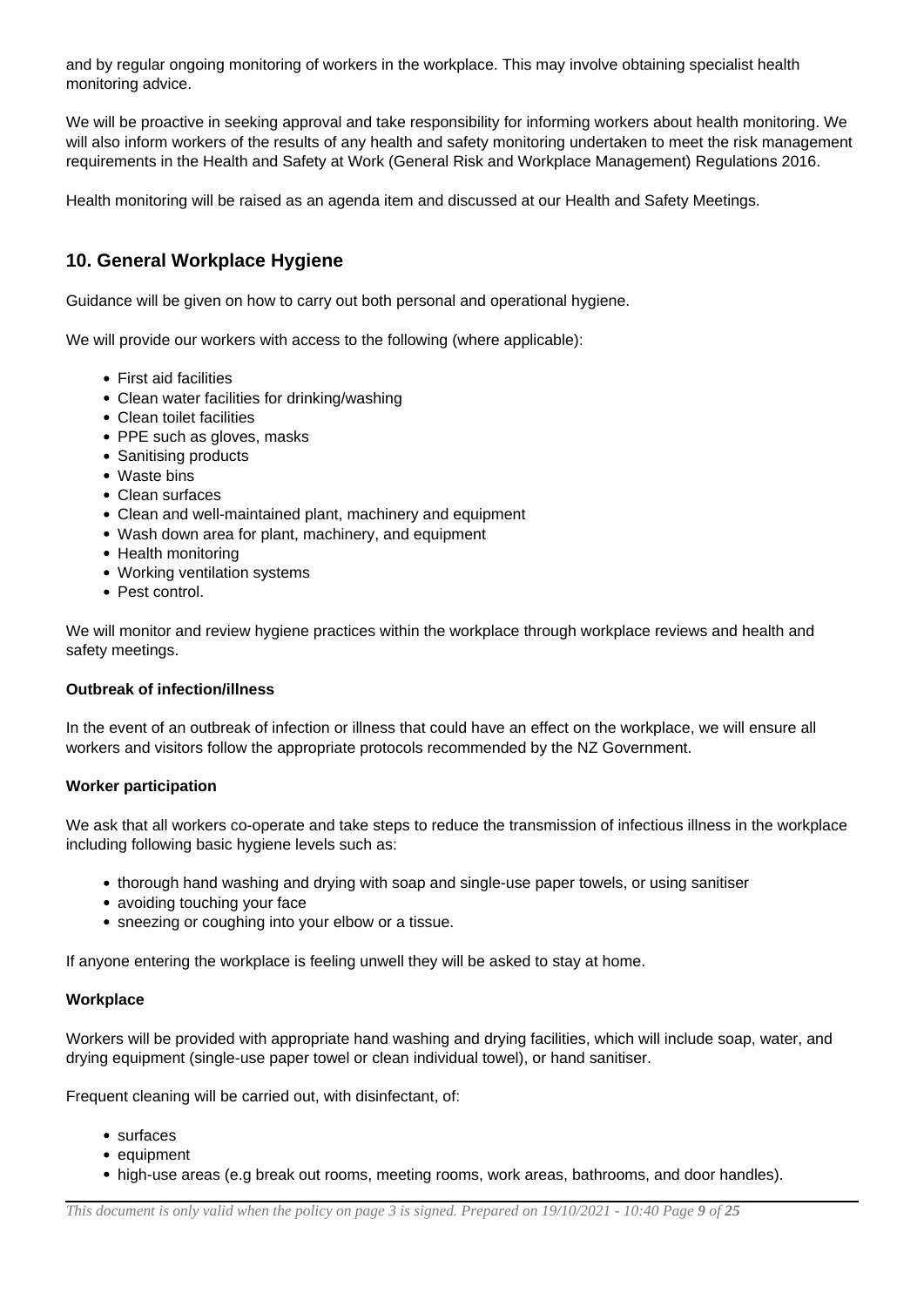Workers will be encouraged not to share PPE, hand tools, and machinery. Where this is not possible workers will need to clean them after use with disinfectant.

We will track people entering and leaving the workplace. This will include all employees, contractors, visitors, and deliveries.

Where possible we will set up a contactless delivery or managed entry (inside and outside the premises).

## **Physical distancing**

Where necessary, we will ensure that physical distancing guidelines set by the NZ Government are followed by everyone in the workplace, including visitors.

When required, to help minimise contact with others, we will:

- stagger lunch breaks
- hold team meetings in an open space, over the phone, or via a video call
- limit different contracting companies working in the same area if applicable.

## **PPE**

Where required, appropriate PPE will be issued.

Workers will be asked not to share PPE and follow instructions to limit the spread of infection eg remove gloves inside out and dispose of correctly.

Where disposable PPE cannot be sourced then the appropriate reusable PPE and cleaning arrangements will be provided to the employee.

#### **Ventilation**

Where applicable, we will ensure ventilation systems are well maintained in the workplace, and windows opened regularly to circulate fresh air.

## **Travelling**

If vehicles are shared, employees will be provided with appropriate cleaning equipment to wipe down after use, focusing on high touch areas.

## **11. Contractor Management**

As a PCBU we will ensure all workers, including any contract workers, use the appropriate resources and controls to eliminate or minimise risks to health and safety.

To do this we will pre qualify new contract workers, to ensure they are competent in health and safety management.

To ensure competency, all contract workers must have an active health and safety system that addresses their legal duties to provide:

- A work environment without risks to health and safety;
- Safe plant and structures;
- Safe systems of work:
- The safe use, handling and storage of substances;
- Adequate facilities for the welfare at work of workers;
- Any information, training, instruction or supervision that is necessary to protect all persons from risks relating to the work they are doing;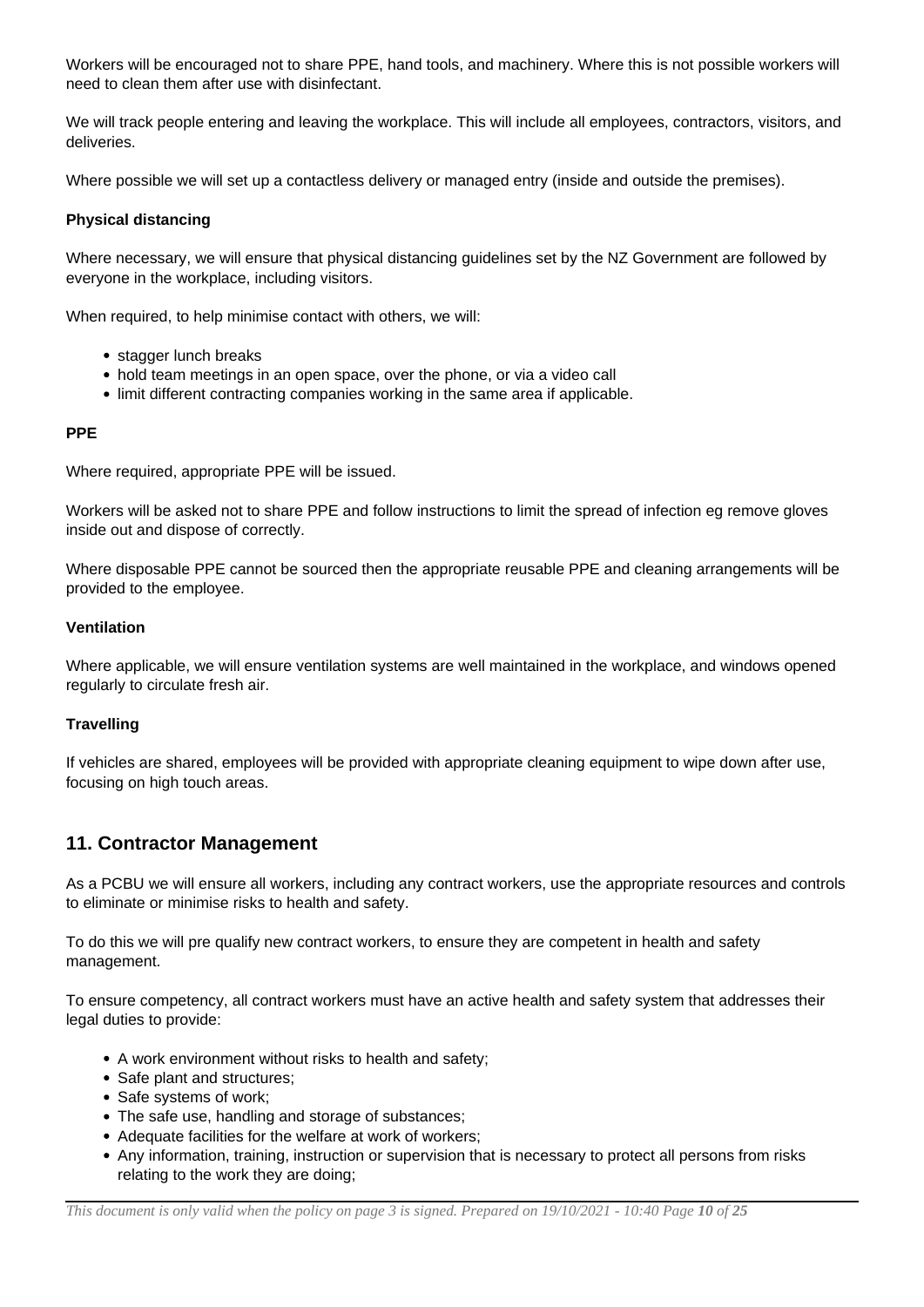- Monitoring the health of workers and the conditions at the workplace to prevent illness or injury;
- A maintained premises, so that a worker occupying the premises is not exposed to risk; and
- Worker participation in health and safety.

The HazardCo Contractor Pre Qualification form can be used to assist in this pre qualification process.

If any of our work involves the engagement of, or working alongside other PCBU's (eg sub contractors working on the same job), we will consult and cooperate with all contractors involved and coordinate all activities to ensure risks are managed appropriately.

Contractor management will be raised as an agenda item and discussed at our Health and Safety Meetings.

## **12. Inductions**

Contractors, clients and visitors will be made aware of the potential risks that they may face while in the workplace. This will be communicated through Hazard Boards, workplace rules and other relevant information applicable to the workplace.

The workplace rules will outline the do's and don'ts that must be followed by any contractor, client or visitor.

All contractors, clients and visitors will be briefed on the procedures that must be followed in the event of an emergency while in the workplace.

## **Contractor Induction**

All contractors will be pre-qualified prior to commencement of work to ensure that they are trained and competent and working without risk to health and safety.

The supervisor/manager is responsible for inducting contractors (workers) to the workplace and for finding out what hazards, if any, they have brought to the workplace. The Hazard Board will be updated to reflect the additional hazards (if any).

## **Client and Visitor Induction**

Clients and visitors to the workplace will be taken through the Induction Procedures and shown the hazards they may encounter in the workplace. They will sign the Induction Register as proof that an induction has taken place. Where possible visitors to the workplace will be escorted for the duration of their visit.

## **13. Monitor and Review**

## **Workplace Reviews**

We will ensure all workers are meeting the required standards of health and safety by conducting regular workplace reviews using the HazardCo resources.

The supervisor or worker in control of the workplace is responsible for conducting reviews. They will use their experience and the information on specific hazards contained in the HazardCo Resources to visually review the workplace for any of the listed hazards or any new hazards. Any identified hazards and the risk controls required to eliminate or minimise risks to health and safety, will be recorded at the time of the review using the relevant HazardCo review resources.

The appropriate risk controls will be put in place (as soon as possible), to ensure workers are protected from harm.

Any hazards identified during the Workplace Review that could affect visitors to the workplace will be added to the Hazard Board/Register, along with the appropriate risk control to prevent them from causing any harm. Workplace Review findings will be discussed at our Toolbox Meetings and Health and Safety Meetings.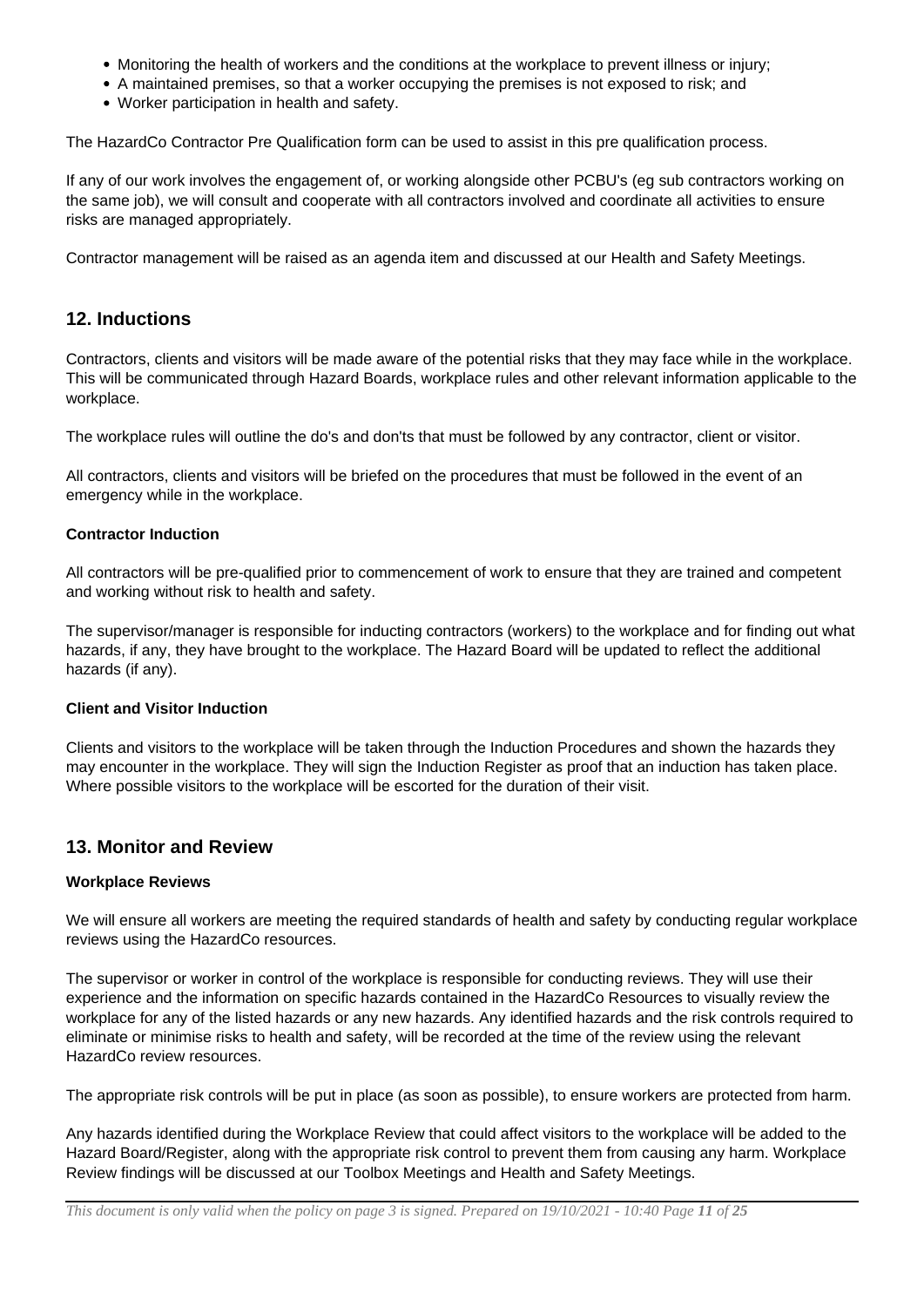## **Monitoring Health and Safety**

Toolbox Meetings will be conducted regularly to ensure appropriate health and safety measures are in place and the risks that were identified in the Workplace Reviews are being managed effectively.

To review our overall health and safety practices and performance we will hold regular Health and Safety Meetings. We will use the relevant HazardCo resources as a guide to conduct our meetings. Meetings will discuss findings from Workplace Reviews, Toolbox Meetings, any recorded events (injury/illness/incident/near miss) and general health and safety matters.

General health and safety matters will include reviewing existing hazards, worker training needs, PPE requirements, health monitoring, hazardous substances, plant, machinery and equipment, other regulatory requirements and the sign off of Health and Safety Objectives.

Meetings will include participation and representation from all areas of the organisation including workers, supervisors and management. All representatives are expected to participate.

## **14. Hazardous Substances**

Hazardous substances are chemicals that have been classed as having one or more of the following properties:

- Explosive;
- Flammable:
- Self reactive:
- Oxidising;
- Toxic:
- Corrosive; and
- Dangerous to the environment.

We will manage any risks associated with the hazardous substances in our workplace using the hierarchy of controls, where possible we will eliminate the hazardous substance, else we will put multiple minimisation controls in place.

We will ensure the correct and safe use, handling, labelling, storage and transportation of hazardous substances. Where required we will also have a storage licence (location test certificate) and our workers will have the correct training and handling licences (approved handler certificate, dangerous goods licence endorsement etc).

All hazardous substances and waste held in our workplace will be recorded by type and quantity on our Hazardous Substance Register. We will ensure that the appropriate Safety Data Sheets (SDS) are readily available in the event of an emergency. We will also ensure that the required safety warning signage is displayed.

Workers will be provided with the correct PPE (and training) appropriate to the hazardous substance being used, as per the SDS. Where applicable workers will be provided with annual health monitoring.

## **15. Lock Out / Tag Out**

All work that affects or interferes with the supply or potential supply of gas, electricity or water shall be carried out under a Lock Out/Tag Out system.

This system shall consist of a physical lock being placed at the point of isolation with an identification tag with the name and number of the qualified person completing the isolation.

If more than one worker is reliant on this isolation then he/she will place his/her own lock and identification tag at the isolation point. This is to ensure that no point of supply can be reinstated without the knowledge of all affected by the isolation.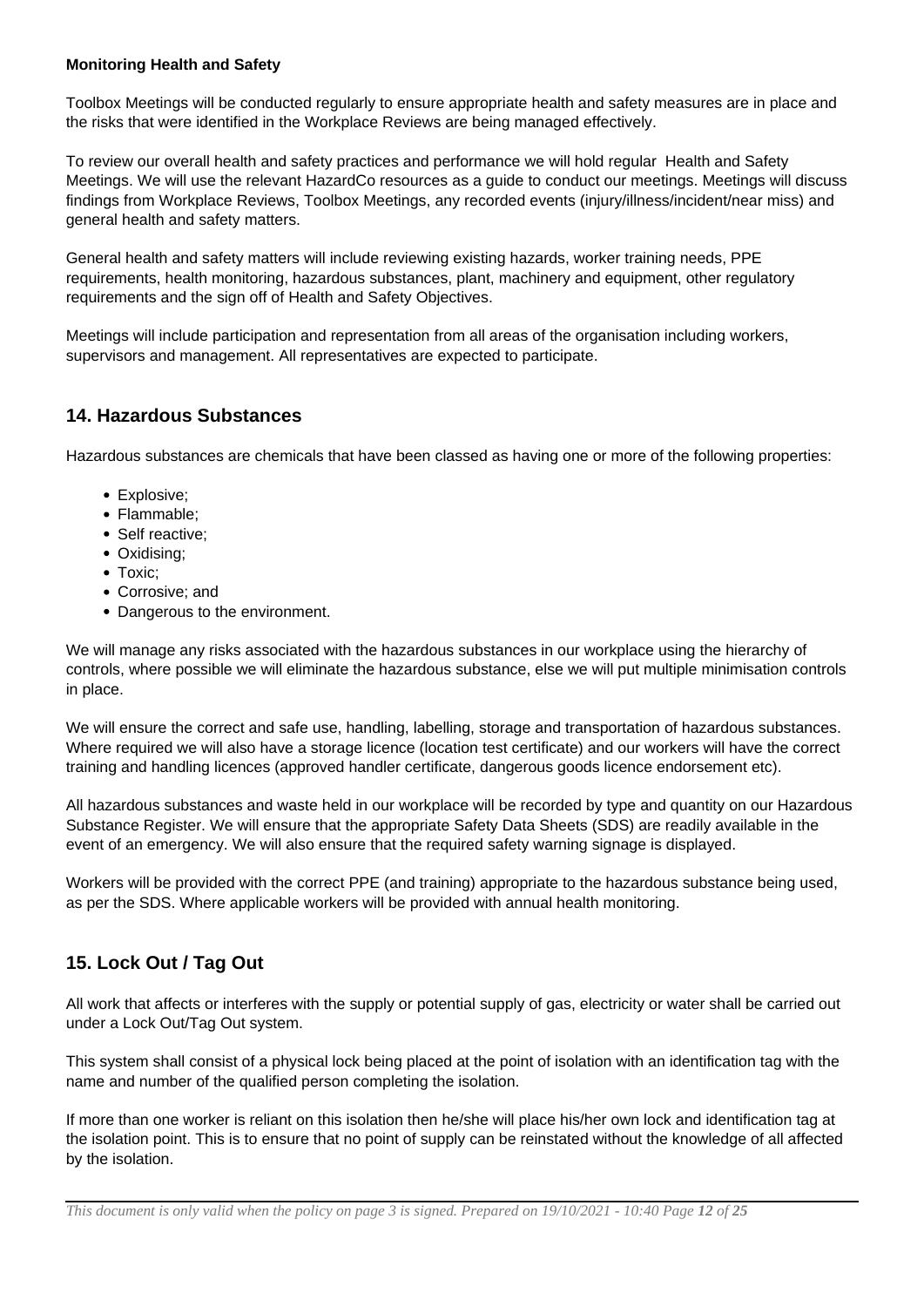Lock Out/Tag Out systems must not be removed or reinstated by any person other than the person who installed them.

All other mechanically generated sources of energy, such as pneumatic or hydraulic energy sources, should also be physically isolated (eg chocked or secured with a chain etc) as well as (where possible) isolated using a Lock Out/Tag Out system when undergoing maintenance and/or servicing.

## **16. Permit to Work**

A Permit to Work form must be issued by the person in charge of the workplace if the work being carried out requires it eg confined space entry, hot works etc.

It is the responsibility of the issuer of the permit to ensure the recipient is made aware of the safety requirements that apply to the work.

It is the recipient's responsibility to ensure that work is carried out in accordance with the permit requirements. If the work changes, the permit must be updated or a new one issued.

## **17. Vehicles**

We will ensure that all workers using vehicles at work, are trained and competent in their use, and hold a valid clean drivers licence.

All company vehicles will have a current Warrant or Certificate of Fitness, Registration, correct Road User licences (if applicable) and will be regularly serviced and maintained.

All drivers are expected to eliminate or minimise the risks associated with vehicle hazards by complying with all road rules. It is expected that when driving long distance that regular breaks are made to avoid fatigue.

It is expected that our workers who drive company vehicles will complete and submit regular Vehicle Checklists.

Any identified safety hazards that relate to vehicles, will be discussed at our Health and Safety Meetings.

## **18. Lone Worker**

When workers are working alone, or in isolated areas, where they can't physically see or talk to other workers, the following risk controls will be put in place:

- An Emergency Plan that includes a method of regular communication;
- Access to a first aider and a first aid kit available;
- Workers will be trained and competent in the task being completed (not an apprentice or inexperienced worker);
- Workers will be provided with the correct tools and PPE for the task; and
- Lone or isolated workers will be regularly checked on.

## **19. Hazard Identification and Risk Management**

We will consider the following when a hazard is identified:

- Where does the initial hazard stem from, is it reasonably practicable to eliminate the root cause?
- What is the likelihood that the hazard will cause an injury or incident, what controls can we put in place to decrease the likelihood of this?
- What are the consequences or effects of the hazard? Who will be affected and how could this impact on the business and productivity?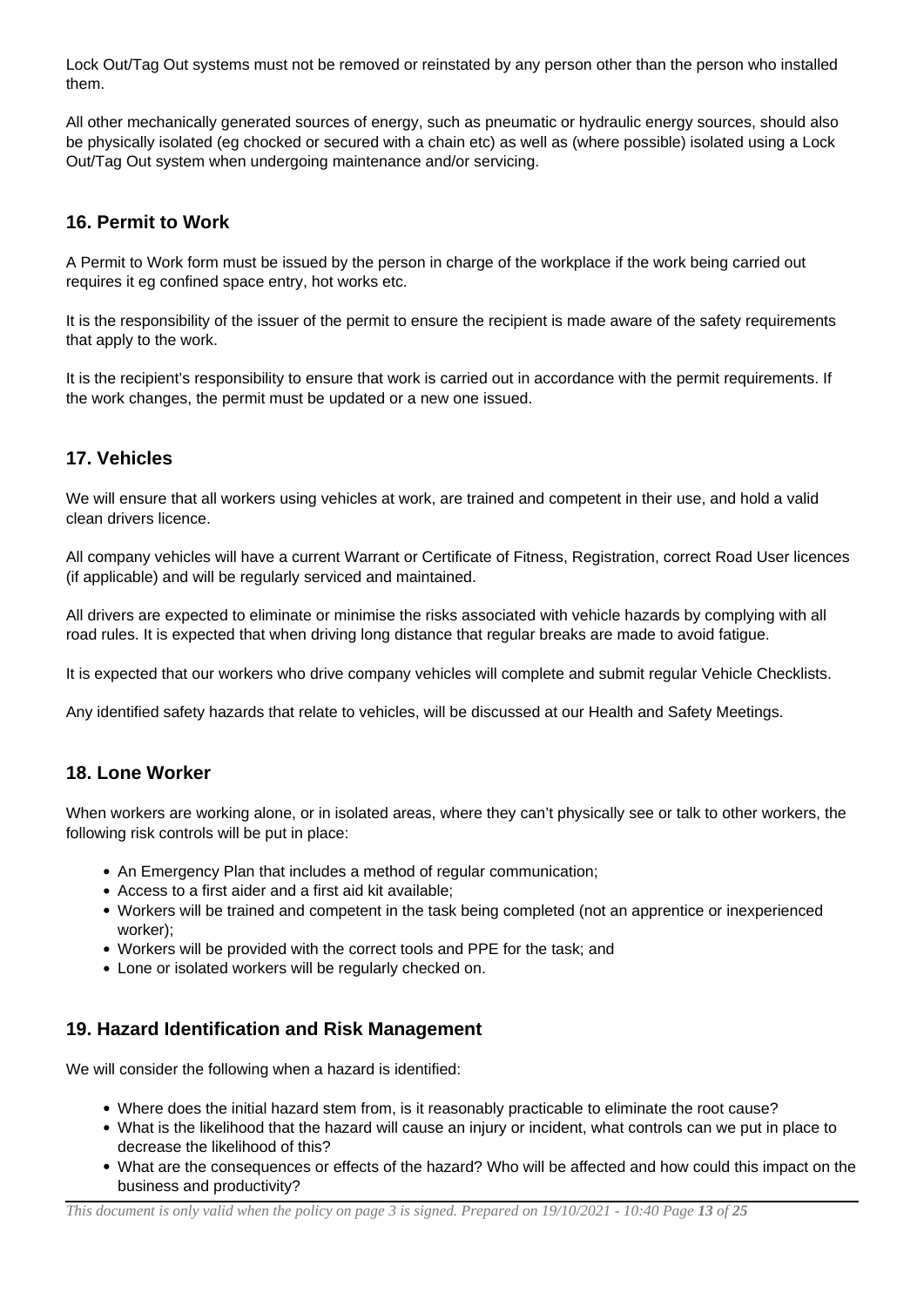Hazards and their risk controls are identified in the following places:

- Hazard Register:
- Written on workplace Hazard Board(s);
- Task Analysis (TA), Standard Operating Procedures (SOPs) or manufacturer's instructions;
- HazardCo resources;
- Safety reviews; and
- Health and Safety Meetings.

Once hazards have been identified, they will be assessed and controlled by eliminating or minimising any risks to health and safety:

Eliminate: Where reasonably practicable, we will remove the chance of a hazard causing injury, illness or death.

Minimise: Where we cannot eliminate the risk, we will as far as reasonably practicable reduce the chance of the hazard causing injury, illness or death by one or more of the following:

- Substitute (wholly or partly) the hazard creating the risk with something that creates a lesser risk;
- Isolate the hazard from any person who could be exposed to it;
- Prevent any person from coming in contact with the hazard; and/or
- Implement engineering controls e.g. guards, auto cut offs etc.

If the risk still remains we will further minimise the risk by using:

- Administrative controls (such as safety procedures, signs and checklists etc); and
- Personal Protective Equipment (PPE).

Hazards that relate to visitors to the workplace and the actions to control risks to health and safety are written on our Hazard Boards and will be displayed at the entrance(s) to the workplace. All new identified hazards and risks will be added to our Hazard Register, and new and existing actions to control the risk of a hazard causing injury, illness, incident or death will be reviewed at our Health and Safety Meetings.

## **20. Personal Protective Equipment (PPE)**

Where there is a need to further minimise a risk to health and safety we will ensure our workers are provided with the necessary Personal Protective Equipment (PPE).

We will ensure the PPE provided to our workers is:

- Suitable considering the nature of the work and any hazards:
- A suitable size, fit and reasonably comfortable for our workers;
- Compatible with other PPE;
- Maintained, stored and repaired so that it continues to be effective (eg clean, hygienic and in good working order);
- Used or worn by workers; and
- Provided with information, training, supervision, and instruction on the proper use, storage and maintenance.

We will establish a minimum PPE requirement for our sites, which will be monitored by our supervisor/manager.

Specific PPE requirements for machinery, tasks and the handling of substances are identified in Standard Operating Procedures (SOPs), manufacturers' instructions, Safety Data Sheets (SDSs), the Hazard Register and in the HazardCo resources.

The PPE provided may include, but is not limited to, equipment such as safety footwear, hard hats/helmets, overalls, gloves, dust masks, respirators, eye wear, hearing protection etc.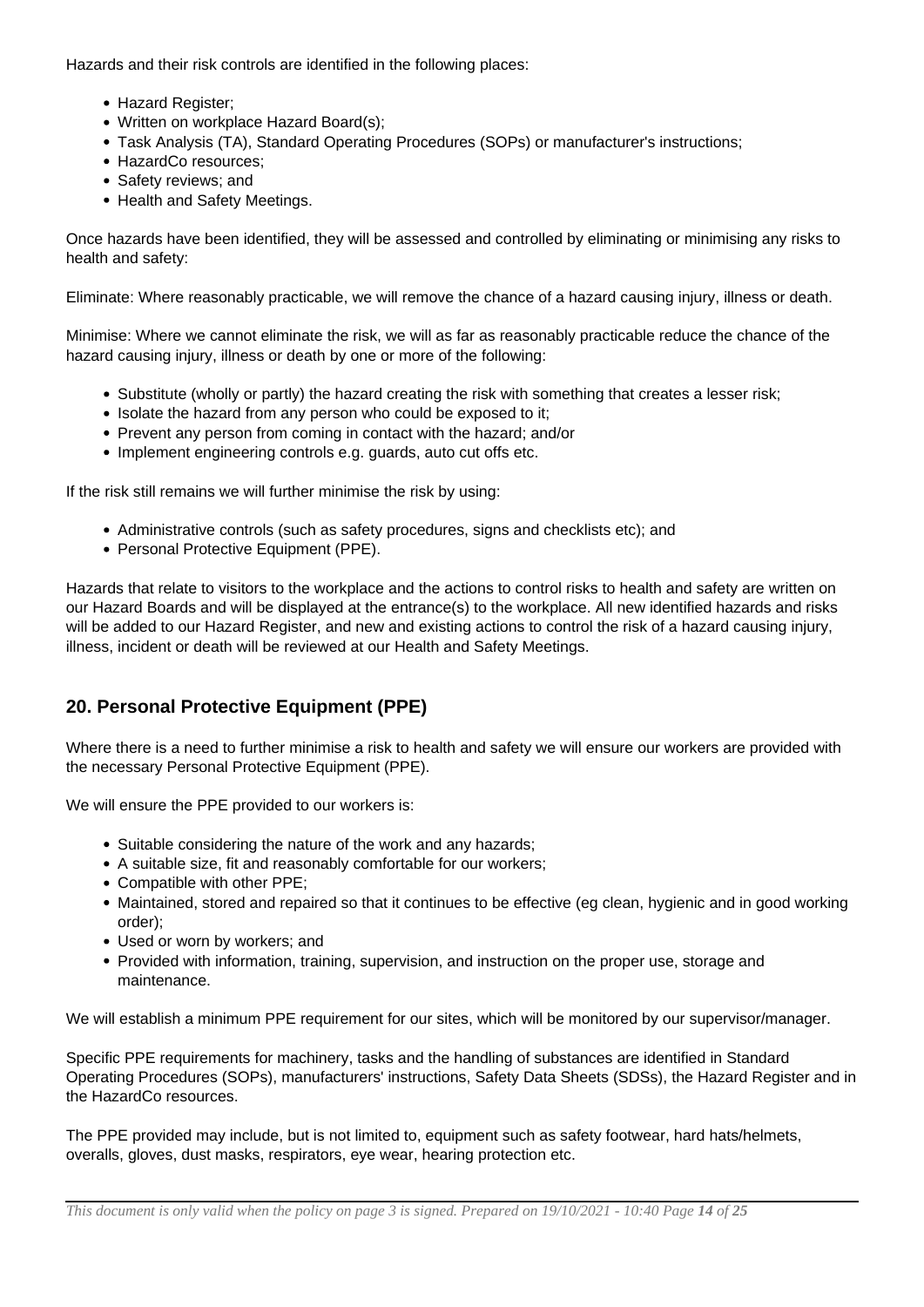Where applicable, PPE such as respirators, hearing protection, harnesses etc will be maintained to a schedule and recorded in the PPE Register.

We will ensure that contract workers supply suitable PPE appropriate for the task they are undertaking and make sure it is used and maintained correctly.

PPE will be discussed at our regular Health and Safety Meetings.

## **21. Safe Plant, Machinery or Equipment**

We will ensure that all plant, machinery or equipment supplied to and used by workers, is of the required standard and is in good working order, with all safety mechanisms and guards intact.

Where required, plant, machinery and equipment will have a Standard Operating Procedure (SOP), manufacturer's instructions or both, containing information on its safe operation and maintenance.

If any plant, machinery or equipment is not in safe working order, it will be removed from service and repaired by a competent person before any further use.

All plant, machinery and equipment will be recorded in the Plant, Machinery and Equipment Register. It will be regularly checked, using an appropriate checklist and maintained to a schedule.

This document will be held in our office and regularly updated. It is the responsibility of the supervisor/manager, to ensure the Plant and Equipment Register is kept up to date.

Workers will be made aware of their obligation (during induction), to regularly inspect plant, machinery or equipment and to immediately stop work and report to the supervisor/manager if any damage or fault poses a risk of injury, incident or death.

All operators will be both trained and competent to use plant, machinery and equipment or supervised by someone who is trained and competent. Suitable training will be recorded on workers individual Training Registers.

Plant, machinery and equipment will be raised as an agenda item and discussed at our Health and Safety Meetings.

## **22. Standard Operating Procedures (SOPs) and Manufacturer's Instructions**

The SOP or manufacturer's instructions will contain information on how to manage risks to health and safety that relate to the plant, machinery or equipment, its maintenance, the required risk controls (guarding, PPE etc), any worker training or supervision requirements and any operator safety rules. We will ensure that these are available for all major machinery operated, including maintenance work.

The SOP or manufacturer's instructions (where required), will be used as part of our induction of new workers, discussed with all workers involved in the machine use and signed off by the supervisor as part of workplace training, prior to the commencement of any work.

Hazards relating to specific plant, machinery or equipment, not already listed in the Hazard Register, will be discussed at our Health and Safety Meetings and then added to the Register

## **23. Task Analysis**

A Task Analysis (TA) is a task specific hazard identification and risk management process used for managing high risk hazards relevant to a specific task or a workers trade.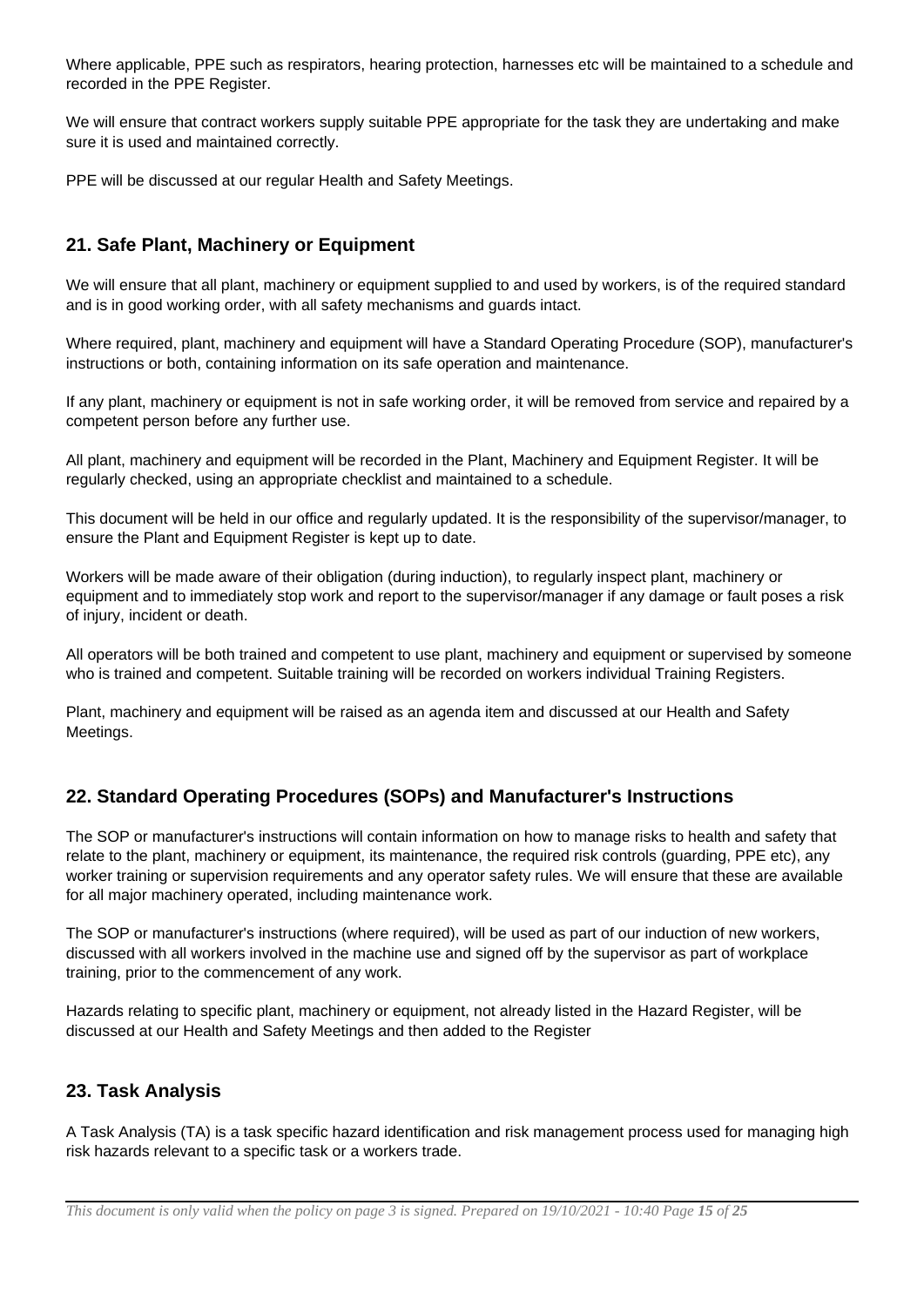High risk hazards include but are not limited to:

- Working at height:
- Working in confined or restricted spaces;
- Removing asbestos;
- Excavations;
- Scaffold:
- Demolition.

A TA may be required in addition to the overall risk management process described previously.

When applicable, we will use the TA method outlined in the HazardCo resources to identify hazards relevant to the task we are undertaking.

Hazards identified will be documented on the TA Form or as a diary entry. (TA templates are available from the downloads page on HazardCo's website).

The supervisor/manager will consult with other workers present and ensure a TA is completed for any high-risk work, prior to the start of the task . Once completed, the TA will be discussed with all workers involved and all involved will sign off the TA prior to starting the task. The Hazard Board will be updated to ensure all hazards are specified.

## **24. High Risk Work**

As a PCBU we will ensure that all high-risk work is carried out in accordance with the relevant standards, codes of practice and guidelines.

## **Asbestos**

All work involving the identification, removal, handling and disposal of asbestos containing material (ACM) or asbestos contaminated dust (ACD) will be conducted in accordance with Health and Safety at Work (Asbestos) Regulations 2016 and the Management and Removal of Asbestos Approved Code of Practice (ACOP).

Where our work creates a risk of asbestos contamination, asbestos has been identified or it is assumed asbestos is on site, we will ensure that we obtain and review an Asbestos Management Plan from the building owner or the person who has management or control of the site.

Where required to remove and dispose of asbestos a licensed asbestos removalist (Class A or B) will be used. If a licensed removalist is not required (up to and including 10 square meters of non-friable ACM or ACD, cumulatively over the whole course of the removal project for the site), we will ensure the removal process is in accordance with the Asbestos Regulations and Management and Removal of Asbestos ACOP. Only competent workers will perform these tasks and all works will be suitably supervised. An Asbestos Task Analysis (TA) document will be used for this purpose.

## **Confined Spaces**

All work carried out in a confined space as defined by AS 2865 Safe Working in a Confined Space, must be carried out in accordance with the standard. All workers undertaking work in a confined space will be trained to US 17599 and US 18426. All confined space work will be completed under a Permit to Work system and a High-Risk Response Plan.

## **Electrical Work**

A qualified and registered electrician, with a current practising licence, must carry out all prescribed electrical work as outlined in AS/NZS 3000:2018 Electrical Installations. All electrical work carried out must have a certificate of compliance provided by the electrician upon completion.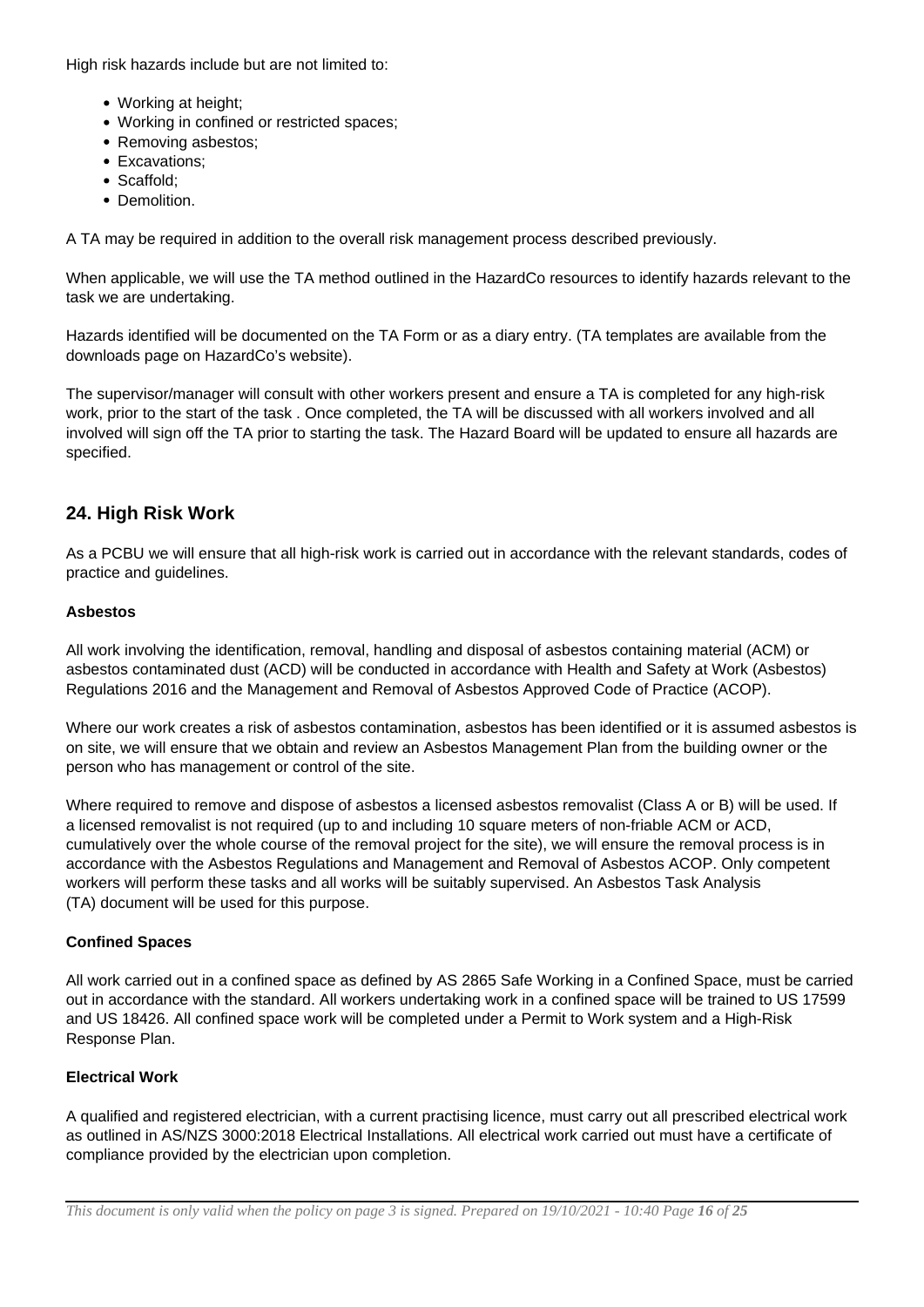## **Gas Installations**

A qualified and registered gas fitter, with a current practising licence, must carry out all installation work as outlined in AS/NZS 5601:2013 Gas Installations. All installation work carried out must have a certificate of compliance provided by the gas fitter upon completion.

#### **Working at Height**

All work at height will be carried out in accordance with the Best Practice Guidelines for Working at Height in New Zealand. All workers using harnesses at height, will be trained to US 23229 and all supervisors will be trained to US 15757. If a Mobile Elevating Work Platform (MEWP) is required, then all work will be carried out in accordance with the Best Practice Guidelines for MEWP. Any worker required to operate a MEWP will be trained to the relevant US for the type of MEWP as outlined in the guidelines.

## **25. Notification of Hazardous Work to WorkSafe NZ**

Where hazardous work is to be carried out (see WorkSafe NZ website to identify what is defined as hazardous work), WorkSafe NZ will be informed in writing at least 24 hours (asbestos notification is five working days) prior to commencement of such work. Notification is completed online, via WorkSafe NZ's website.

Notifications of hazardous work assist WorkSafe NZ's workplace health and safety services to plan workplace visits to promote prevention of harm to all persons at, or in the vicinity of, a place of work.

When WorkSafe NZ is notified online, an electronic confirmation will be received and a copy of the notification will be kept for our records and will be held in the workplace for the duration of the job.

Workers engaging in hazardous work will be competent to perform the work, and will be holders of an appropriate qualification where applicable.

The requirement to notify WorkSafe NZ is defined in the Health & Safety Regulations

## **26. Resources**

## **HazardCo App**

The HazardCo App provides a simple and effective way to review and manage health and safety in our workplace.

Features of the App include:

- Easy to complete Site Reviews and Risk Assessments
- Toolbox meetings, pre-populated with corrective actions based on review findings
- Site inductions
- Automatically generated pdf reports

The HazardCo App also provides access to a web based portal where all reports and documentation from the App can be stored and accesed by individual users and as a whole by the account admin.

#### **HazardCo Website**

The Hazardco website provides a platform to access all HazardCo products and downloadable forms.

## **Site Packs**

Site packs are a complete set of tools and resources designed to aid in the implementation management of health and safety systems. Site Packs are required for major construction projects, complex project, new house builds, large alterations/additions or any job where multiple contractors will be used.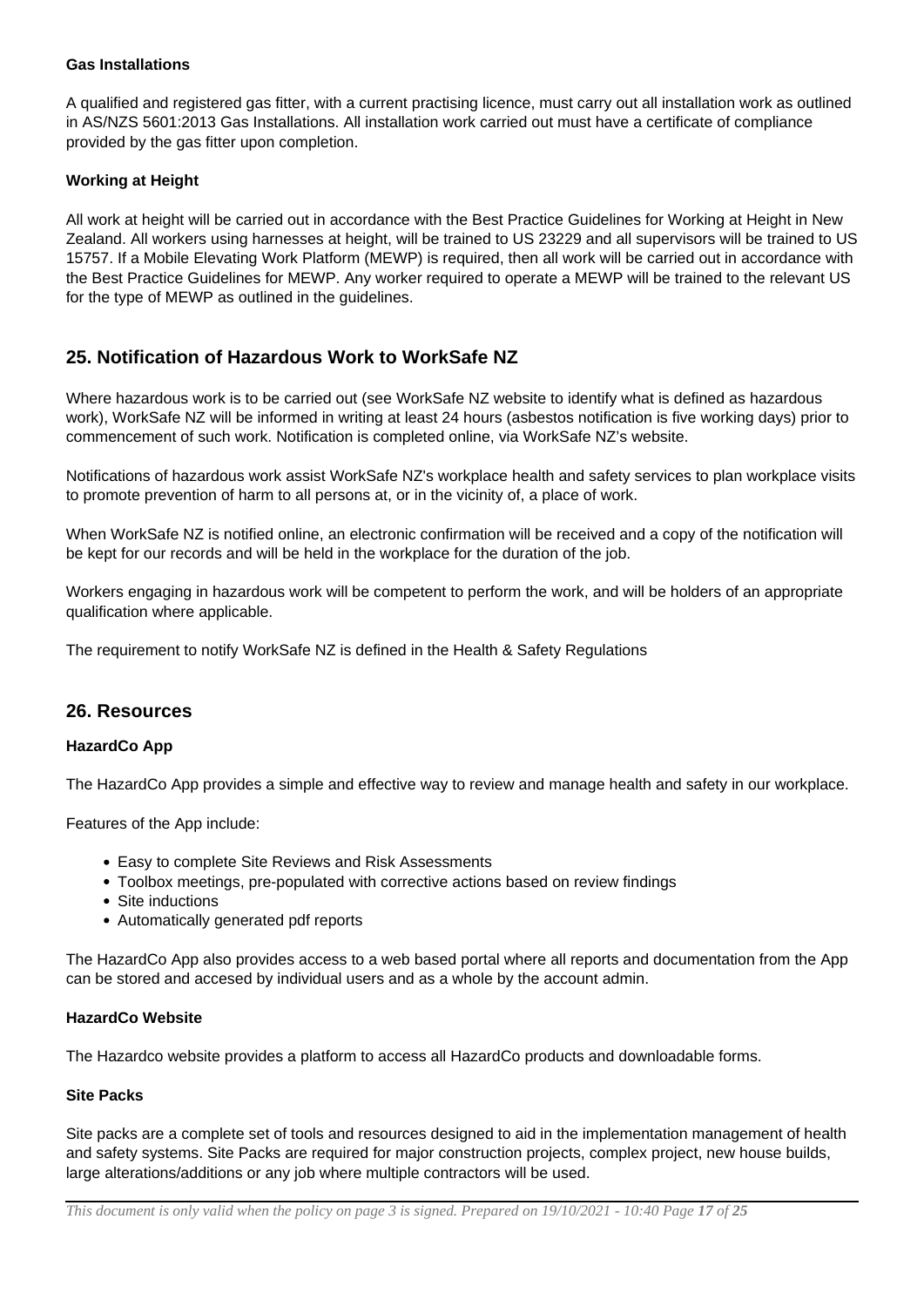The Site Pack resources include:

- A Site Specific Safety Plan (SSSP) generated by an online hazard identification process;
- A documentation booklet that contains, safety procedure documentation, hazard identification processes, client/visitor induction forms and relevant HazardCo forms.
- A Site Hazard Board with a unique QR code.

Site Packs are provided for each job and are kept on site for the duration of the job.

## **Team Pack**

Team Packs are a set of site tools, including documents and resources, that assist in the identification and management of hazards that are a risk to health and safety.

Team Packs are required for mobile workers, going from job to job on a daily basis, smaller projects (eg jobs that will take 1-3 weeks, such as kitchen/bathroom alterations) and are ideal for all sub trades.

The resources include:

- A documentation booklet that contains safety procedure documentation, hazard identification processes, client/visitor induction forms and relevant HazardCo forms;
- Site box that acts as a portable Hazard Board that is taken from job to job;
- First Aid kit for 1 to 5 people;
- 1kg dry powder fire extinguisher.

A Team Pack is recommended for each team of workers on a job and are kept on site or in the vehicle for the duration of the job.

## **Site Specific Safety Plans**

A Site Specific Safety Plan (SSSP) is a safety document created prior to the start of a major construction project.

A series of job specific questions are asked and once completed a SSSP document is produced containing the following:

- Contact details for the main contractor, site supervisor and safety manager;
- Address of site or place of work;
- Description of the job;
- Emergency plan;
- Information about hazard ID, risk management and the hierarchy of control;
- Know hazards/risks and that are likely to be encountered on site and the controls that should be put in place to manage the hazards;
- Identified hazards/risks that will be encountered on site and the controls that will be put in place to manage the hazards;
- List of high risk work that has been identified and requires a Task Analysis (TA);
- Any notifiable works for the job;
- Safety training requirements;
- The minimum PPE required for the job;
- Event reporting procedures;
- Job and visitor induction;
- Site reviews:
- Toolbox meetings;
- Sub-contractors;
- Plant, machinery and equipment;
- SSSP acceptance:
- A list of forms and checklists attached (including Task Analysis documents).

A SSSP is usually created for large or complex building projects involving multiple PCBUs or when requested by a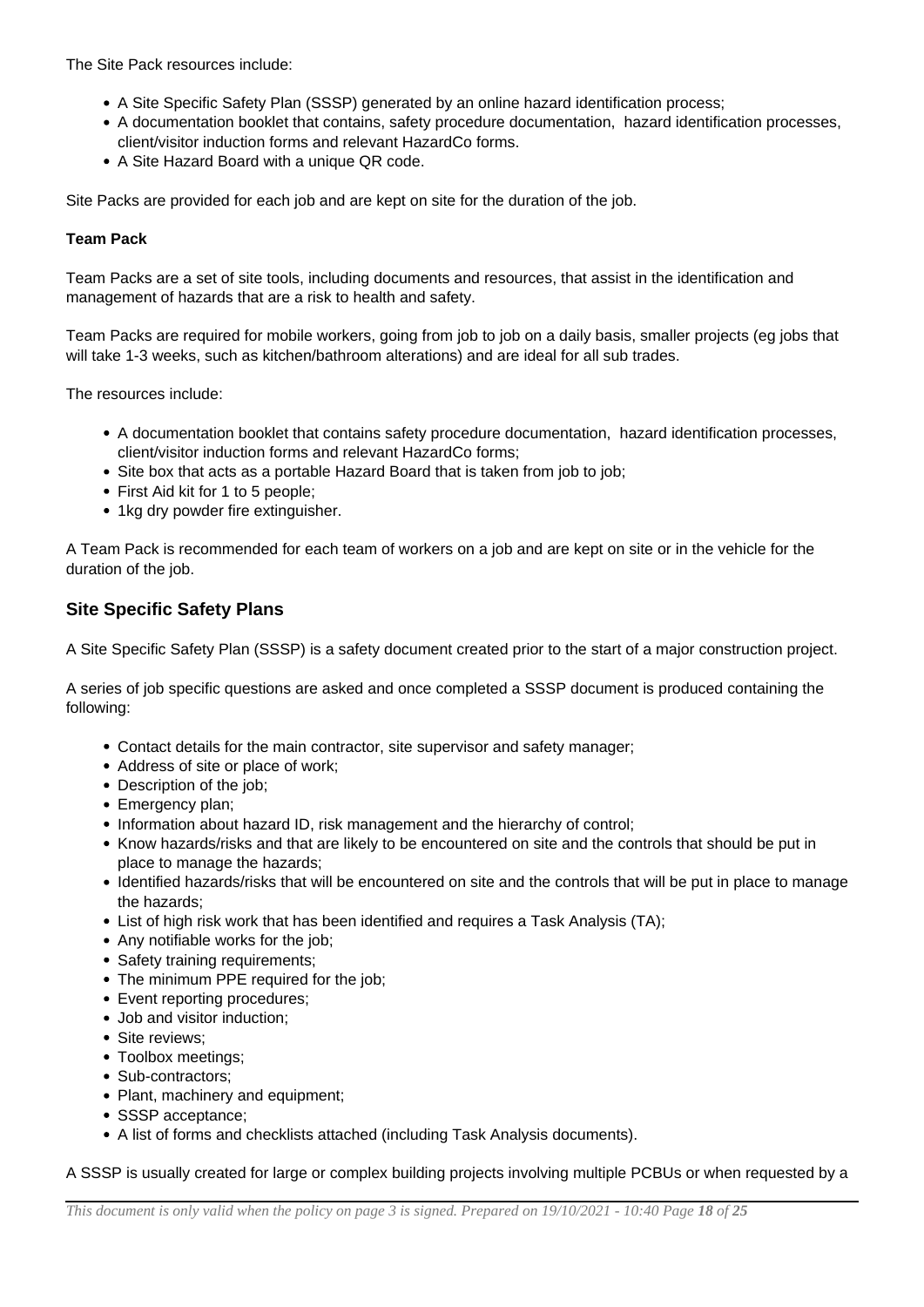main client. A single PCBU or Lone Worker managing high risk work may not require a SSSP, however they will need a Task Analysis or similar (and an emergency plan) for the work being undertaken. The supervisor is responsible for completing the online SSSP questionnaire (by ordering a Site Pack), printing and completing the SSSP, attaching additional documents such as Training Registers, Task Analysis etc and signing off the document. The SSSP should then be forwarded to contractors before taking the completed SSSP document to site. The SSSP will be discussed during the Job Induction process.

## **Online Training**

HazardCo offers a number of online training courses to ensure that you and your workers are sufficiently trained for the work/task you will be completing.

## **27. Legal Obligations and Duties**

The following is a summary of the main legal obligations contained in the Health and Safety at Work Act 2015 and Health and Safety at Work (General Risk and Workplace Management) Regulations 2016. Definitions of relevant terms contained in the Act and Regulations are also included:

## **PCBU DUTIES UNDER THE ACT**

Every Person Conducting a Business or Undertaking (PCBU) must comply with health and safety legislation.

## **Duty to ensure the safety of workers and others**

As a PCBU you are required to ensure the safety of workers and others, so far as reasonably practicable. This includes workers who are employed or engaged by you, workers who are directed or influenced by you and any other person who enters your place of work or who is put at risk by your work.

To address your duties as a PCBU you must ensure you provide and maintain (as far as reasonably practicable):

- A work environment without risks to health and safety;
- Safe plant and structures;
- Safe systems of work;
- The safe use, handling and storage of substances;
- Adequate facilities for the welfare at work of workers;
- Any information, training, instruction, or supervision that is necessary to protect all persons from risks relating to the work they are doing;
- Monitoring the health of your workers and the conditions at the workplace to prevent illness or injury; and
- You must also maintain any premises so that a worker occupying the premises is not exposed to risk.

## **Duty to provide training and supervision**

PCBUs are also required to provide worker training and supervision. Workers must be competent to do their work, made aware of the potential hazards and expected risk controls. There must be a system for dealing with any emergencies that occur at work.

## **Duty to notify events**

PCBUs must notify WorkSafe NZ of any Notifiable Events, which include a death, notifiable incidents and notifiable injury or illness.

## **Duty to preserve sites**

PCBUs must take all reasonable steps to ensure that any site where a notifiable event occurs is not disturbed until authorised by an inspector.

## **Duty to engage workers**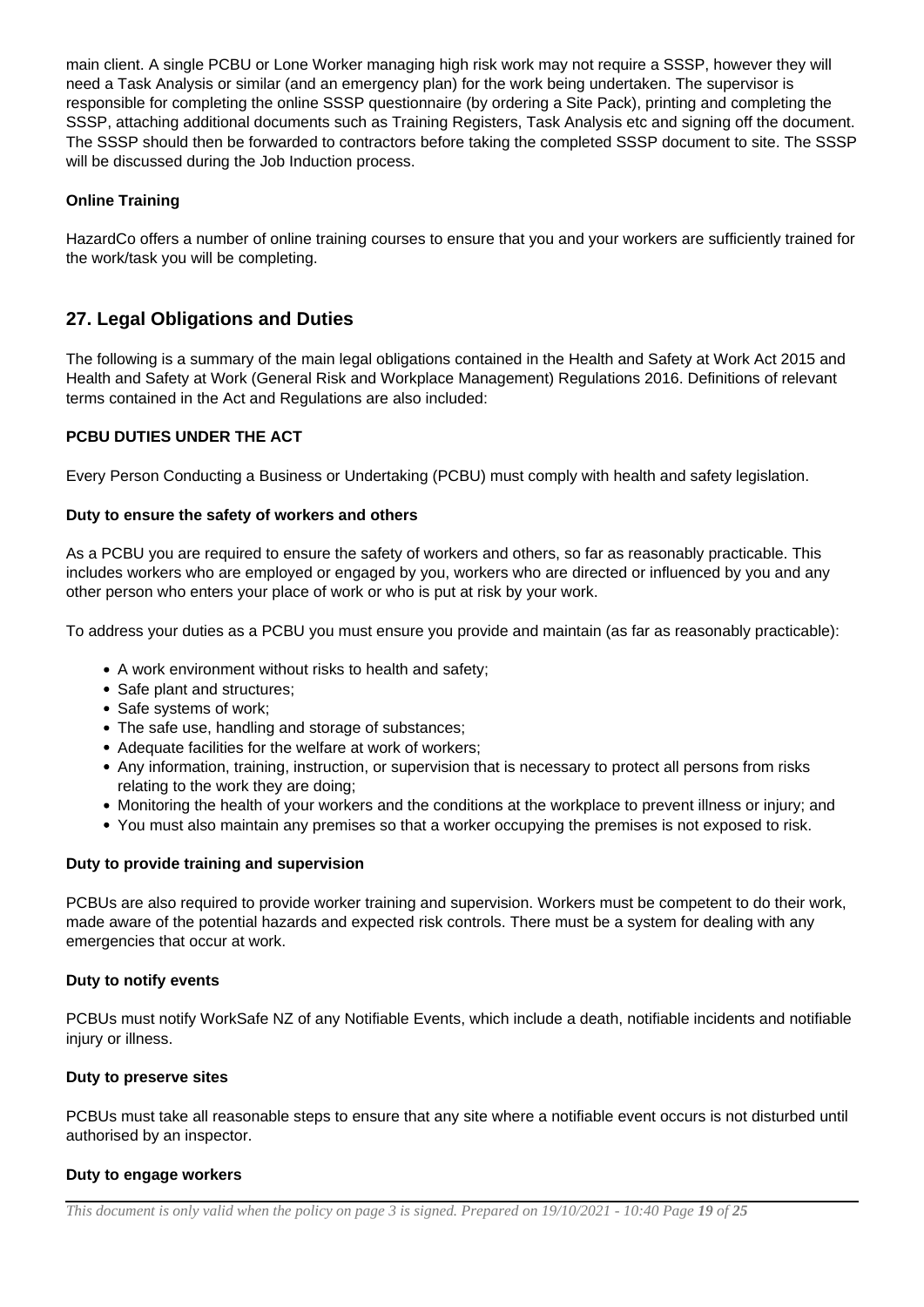PCBUs are required to engage with workers on health and safety matters.

#### **Right of workers to refuse work**

Workers have the right to refuse to do work that could cause them harm.

#### **General PCBU Health and Safety obligations**

- PCBUs cannot contract out of health and safety obligations.
- PCBUs must manage risks to health and safety.
- PCBUs must not levy workers.
- PCBUs cannot transfer their obligation to another PCBU.

#### **Duty to manage risk**

As a person under the Act you have a duty to:

Eliminate risks to health and safety, so far as reasonably practicable;

or if not possible to;

Minimise those risks so far as reasonability practicable

#### **Duty to ensure workplace is safe**

A PCBU with management or control of a workplace must also ensure that the workplace, the means of entering and exiting the workplace, and anything arising from the workplace are without risks to the health and safety of any person.

#### **Duty to consult with other duty holders**

PCBUs who have a duty relating to the same matter (eg. working on the same job) must, so far as is reasonably practicable, consult, cooperate with, and coordinate activities with all other PCBUs who have a duty in relation to the same matter.

## **Duty of Officers**

Officers of a PCBU must exercise due diligence to ensure that the PCBU complies with its duties or obligations.

#### **Due diligence**

To exercise due diligence, you must:

- Acquire and keep up to date knowledge of work health and safety matters;
- Gain an understanding of the nature of your operations and the hazards and risks associated with those operations;
- Ensure that when work is carried out, appropriate resources and processes are available for use (and are used) to eliminate or minimise risks to health and safety;
- Ensure appropriate processes are in place for receiving, considering and responding in a timely manner to information regarding incidents, hazards, and risks;
- Ensure that processes are implemented for complying with any duty or obligation of a PCBU under the Act; and
- Verify (regularly check) that processes and resources have been provided and used.

## **Duties of Workers**

Workers engaged or employed by a PCBU must: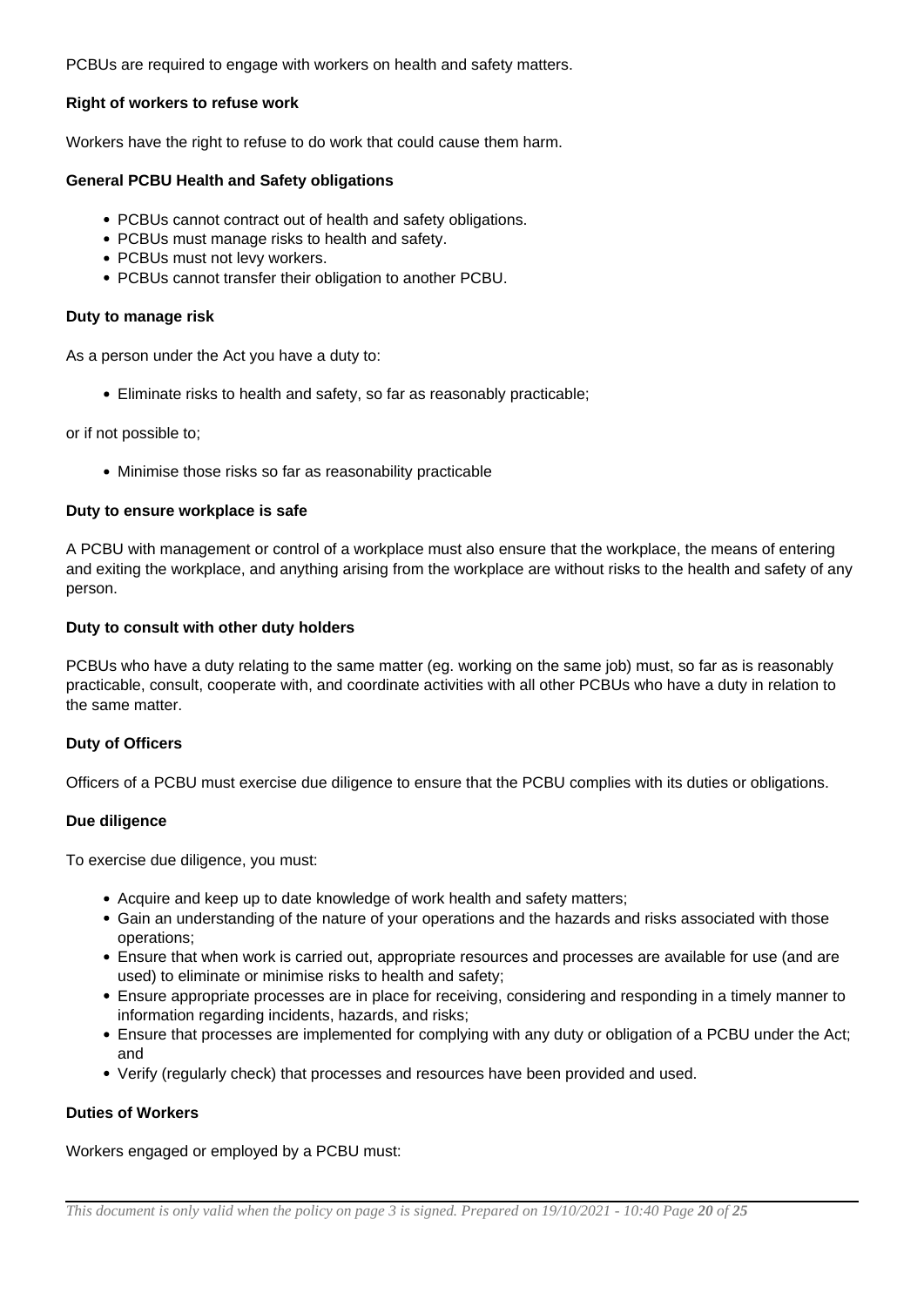- Take reasonable care for their own health and safety;
- Take reasonable care they do not adversely affect the health and safety of other persons;
- Comply with any reasonable instruction that is given by a PCBU; and
- Cooperate with any reasonable policy or procedure of a PCBU relating to health or safety in the workplace.

When using PPE, workers must:

- Use and wear PPE in accordance with reasonable instructions of the PCBU;
- Not intentionally damage or misuse PPE; and
- Report any unfit, damaged or defective PPE to the PCBU.

## **PCBU DUTIES UNDER THE REGULATIONS**

#### **Identify hazards**

PCBUs have a duty to identify foreseeable hazards that could give rise to risks to health and safety.

## **Duty to manage risk (hierarchy of control)**

As a person under the Act you have a duty to:

Eliminate risks to health and safety, so far as reasonably practicable;

or if not reasonably practicable to

Minimise those risks so far as is reasonably practicable.

To the extent you have, or would reasonably be expected to have, the ability to influence and control the risks.

The most important part of this process involves the creation and use of a system that identifies hazards and manages risks.

The management of risks requires the controlling of the risk through:

- Elimination of the risk of any hazard causing death, injury or illness; and
- If elimination is not possible by minimising the risk of the hazard causing death injury or illness.

Minimisation controls include:

- Substituting (wholly or partly) the hazard creating the risk with something that lowers the risk;
- Isolating the hazard from any person who could be exposed to it; and/or
- Implementing engineering controls.

If the risk still remains we will further minimise the risk by using:

- Administrative controls (such as safety procedures, signs and checklists etc); and
- Personal Protective Equipment (PPE).

If you must minimise the risk, then where possible multiple risk controls should be used.

## **Duty to review risk controls**

PCBUs who implement risk controls must ensure they are effective, maintained and remain effective, including ensuring they are:

- Fit for purpose:
- Suitable for the nature and duration of the work; and
- Installed, set up and used correctly.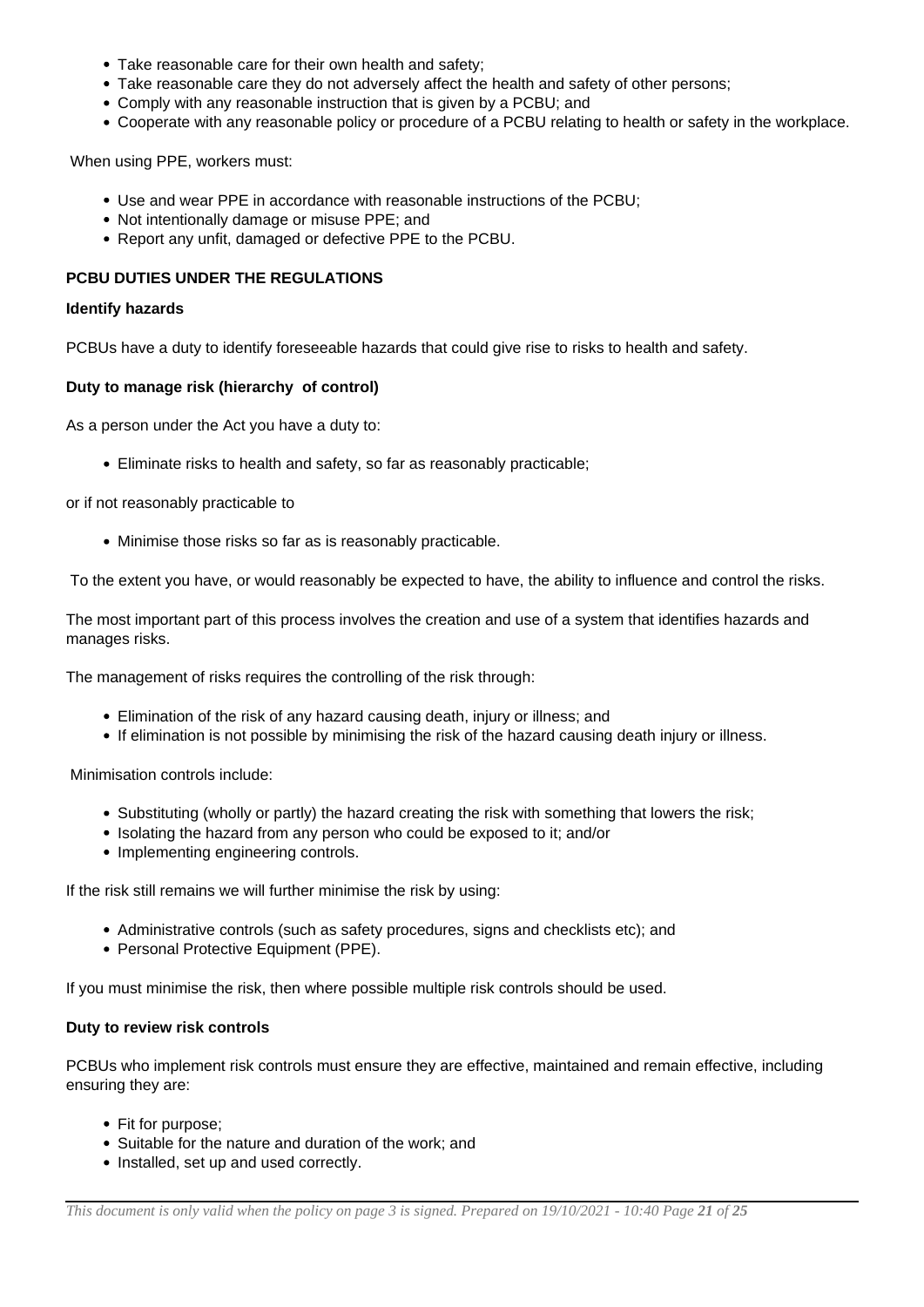## **Duty to maintain controls**

PCBUs must review and revise risk control measures to maintain a work environment that is free of risks to health and safety. Reviewing risk controls is required:

- When the control does not control the risk (eg after a review or accident);
- Before a change at the workplace that could create a new risk (eg use of new equipment or change of job step);
- A new hazard or risk is identified (by a worker or other person); and
- As a result of a health monitoring report.

## **Duty to provide general workplace facilities**

PCBUs must ensure they provide workers with adequate facilities that are without risks to health and safety so far as reasonably practicable, such as:

- Layout of workplace so person can enter, exit and move within;
- Work area with sufficient space;
- Floors and other surfaces designed, install and maintained;
- Suitable and sufficient lighting;
- Suitable and sufficient ventilation;
- Adequate toilets, drinking water, hand washing facilities, break area.

## **Duty to provide training and supervision**

PCBUs must ensure that every worker conducting work, using plant or handling substances:

- Has the knowledge and experience to ensure the work they are doing does not cause harm to the worker or others; or
- Is supervised by a person who has the knowledge and experience; and
- Is adequately trained in the safe use of plant, objects, substances and equipment that the worker is required to be used; and
- Has all protective clothing that the worker is or may be required to wear.

## **Duty to manage airborne contaminants**

PCBUs with management or control of a workplace must ensure that facilities are provided:

- To control airborne contaminants as closely as possible to their source; and
- For the treatment of, or carrying off of airborne contaminants to minimize the chance of harm to workers.

## **Duty to provide first aid**

PCBUs must ensure:

- That adequate first aid equipment is provided for the workplace and is accessible to all workers; and
- An adequate number of workers are trained to administer first aid; or
- Workers have access to an adequate number of persons who have been trained to administer first aid.

## **Duty to provide an Emergency Plan**

PCBUs at a workplace must ensure that an emergency plan is prepared for the workplace. The emergency plan must provide emergency procedures that:

- Provide an effective response to an emergency;
- Detail how to evacuate:
- Detail how to notify emergency services and others at the earliest opportunity;
- Identify medical treatment and assistance to be provided;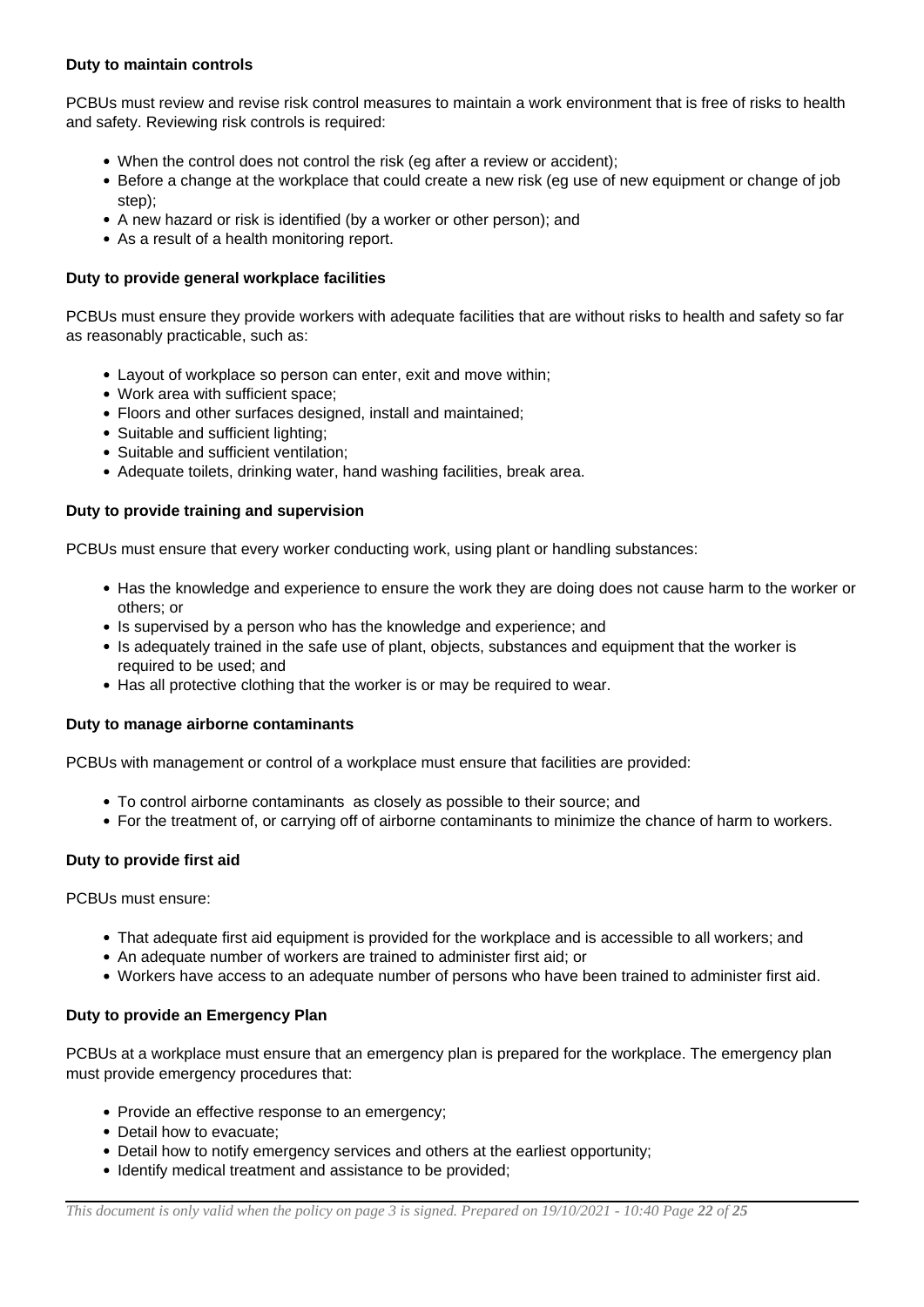- Provide effective communication to coordinate the emergency response;
- Provide for regular testing of the emergency plan; and
- Provide effective communication, training and information to workers to implement the emergency plan.

## **Duty to provide PPE**

PCBUs who direct the carrying out of work must provide PPE to workers unless the PPE has been provided by another PCBU. PCBUs must ensure that the PPE selected is:

- Suitable for the nature of the work and the hazards associated with the work;
- A suitable size and fit and reasonably comfortable for the worker who uses it;
- Clean and hygienic; and
- In good working order.

PCBUs must also ensure:

- PPE is used or worn by the worker:
- PPE is compatible with any other PPE being used or worn by the worker; and
- That workers are trained in the use and maintenance of PPE.

#### **Duty to manage remote or isolated workers**

PCBUs must manage risks to health and safety of workers associated with remote or isolated work.

When minimising this risk a PCBU must provide a system of work that includes effective communication with a worker.

#### **Duty to manage hazardous atmospheres**

PCBUs with management or control of a workplace must manage risks to health and safety associated with a hazardous atmosphere at a workplace.

#### **Duty to manage ignition sources**

PCBUs with management or control of a workplace must manage risks to health and safety associated with an ignition source in a hazardous atmosphere at a workplace.

#### **Duty to manage falling objects**

PCBUs with management or control of a workplace must manage risks to health and safety associated with any falling object likely to injure a person at a workplace.

#### **Duty to manage containers of liquids**

PCBUs with management or control of a workplace must ensure that where there is a container (fixed vessel, pit, sump, vat, or other container or a similar kind) that contains liquids at the workplace:

- It is securely covered; or
- Enclosed by a secure fence that extends one metre above the floor, ground or platform and positioned to provide adequate protection.

#### **Duty to manage hazardous substances**

PCBUs must manage risks to health and safety associated with substances hazardous to health at the workplace. Where required exposure monitoring must be carried out in accordance with the regulations.

## **Duty to provide health monitoring**

*This document is only valid when the policy on page 3 is signed. Prepared on 19/10/2021 - 10:40 Page 23 of 25*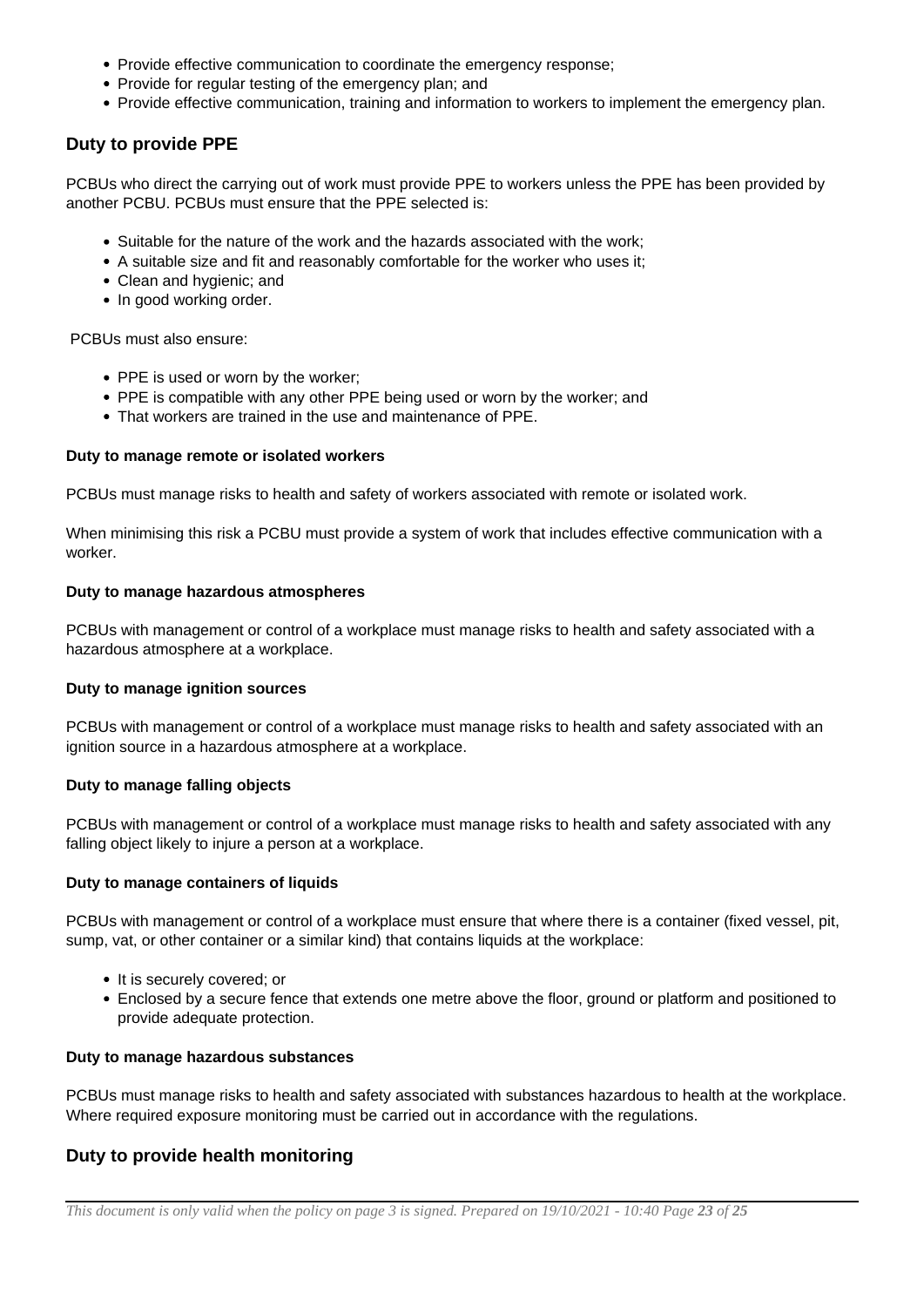PCBUs must ensure that health monitoring is provided to any worker who may carrying out ongoing work using a substance hazardous to health that is specified in a safe work instrument as requiring health monitoring and there is a serious risk to the worker's health because of exposure to the substance hazardous to health.

PCBUs are required to inform workers of all relevant information regarding the health monitoring including how the monitoring is to be conducted and the results of any monitoring.

## **28. Definitions**

**Reasonably Practicable:** means what can reasonably be done to ensure health and safety. It takes into account:

- The likelihood of the hazard occurring;
- The degree of harm that might occur:
- What the person knows or should know about the hazard and how to manage it;
- The availability of ways to manage the hazard; and
- The costs versus the risk.

**Workplace:** means a place where work is carried out including where a worker goes while at work (includes vehicles, mobile structures, aircraft, ship etc).

**PCBU:** a person conducting a business or undertaking, whether alone or with others and regardless of for profit or gain – excludes those defined as workers.

**Officer:** A company, any person occupying the position of director, a partnership, any general partner, body corporate, an unincorporated body and any person occupying a position in such an organisation. Any person who makes decisions in an organisation that affects the whole or substantial part of the business.

**Worker:** means a person who carries out work in any capacity for a PCBU (includes employees, contractors, subcontractors, employees of labour hire companies, apprentice or trainee, person gaining work experience and volunteers).

**Risk:** (not defined in the Act) means the possibility that death, injury or illness might occur when a person is exposed to a hazard.

**Hazard:** (not defined in the Act) means a situation or thing that has the potential to cause death, injury or illness (includes a person's behaviour).

**Health:** means physical and mental health.

**Risk Management:** means controlling a hazard through Elimination or Minimisation.

**Visitors:** include groups such as customers, hospital patients, contractors or other visitors to a workplace, an employee's family, passers by and any other person who may be affected by the work activity.

**Plant:** any machinery, vehicle equipment (including PPE) appliance, container, implement, or tool and any component or fitting connected to any of these things.

**Training:** the provision of adequate (relevant to the nature of the work and its risks) and readily understandable information or instruction.

**Notifiable Event:** means the death of a person or a notifiable injury or incident.

**Notifiable Incident:** an unplanned or uncontrolled incident in relation to a workplace that exposes a worker or any other person to a serious risk to that person's health or safety arising from an immediate or imminent exposure to:

- an escape, a spillage, or a leakage of a substance;
- an implosion, explosion, or fire: